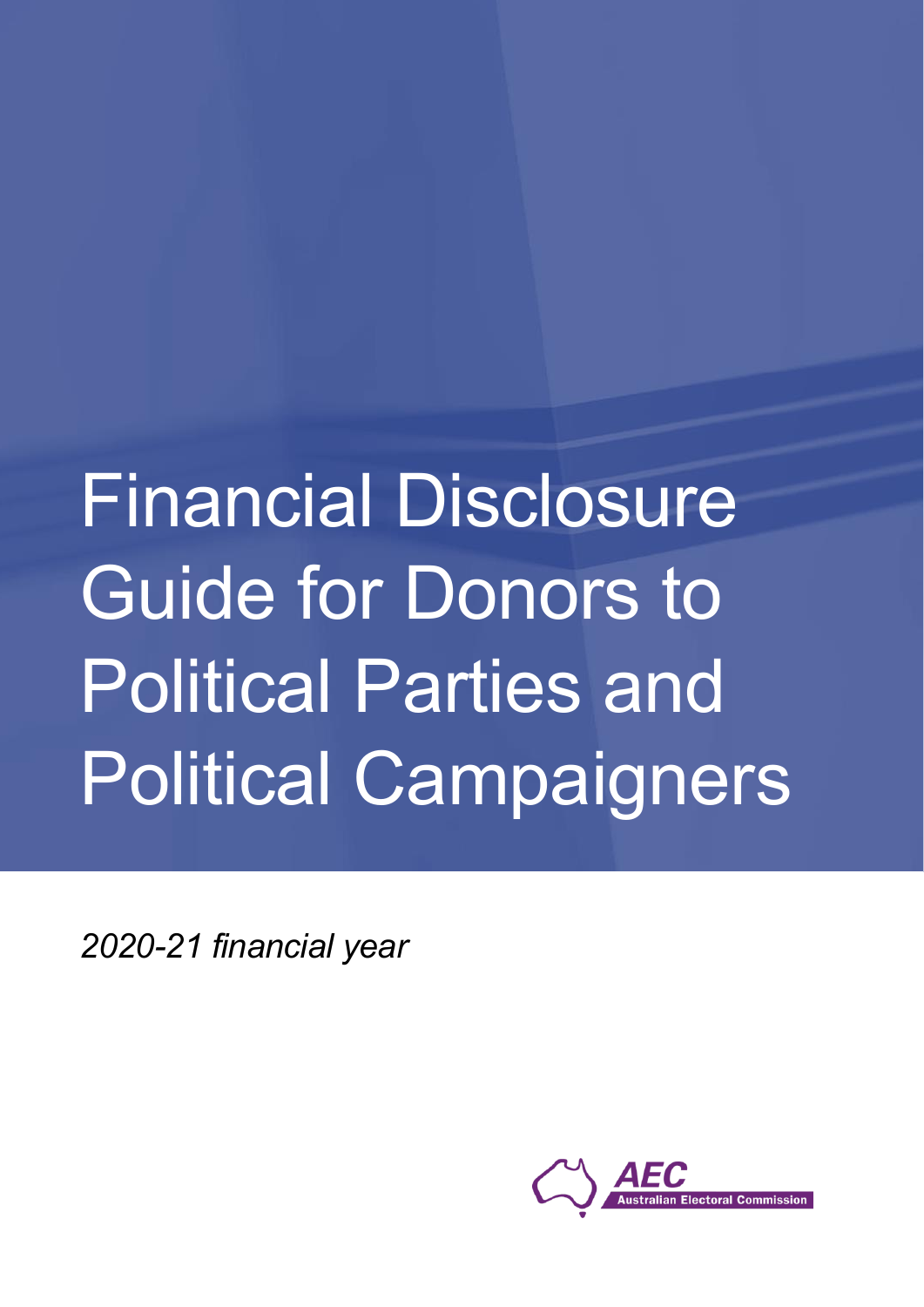The Australian Electoral Commission asserts the right to be recognised as author of the original material in the following manner:



© Commonwealth of Australia 2021.

Unless otherwise noted, the AEC has applied the Creative Commons Attribution 4.0 International Licence (Licence) to this publication with the exception of the Commonwealth Coat of Arms, the AEC's logos, and content supplied by third parties. Use of material subject to the Licence must not assert or imply any connection with, or endorsement by, the AEC unless with express prior written permission.

The Australian Electoral Commission asserts the right of recognition as author of the original material. The publication should be attributed as Financial Disclosure Guide for Donors to Political Parties and Political Campaigners.

Enquiries regarding the licence and any use of this document are welcome at:

Funding and Disclosure Australian Electoral Commission Locked Bag 4007 Canberra ACT 2601

Email: [fad@aec.gov.au](mailto:fad@aec.gov.au) Phone: 02 6271 4552

[www.aec.gov.au](http://www.aec.gov.au/)

Published June 2021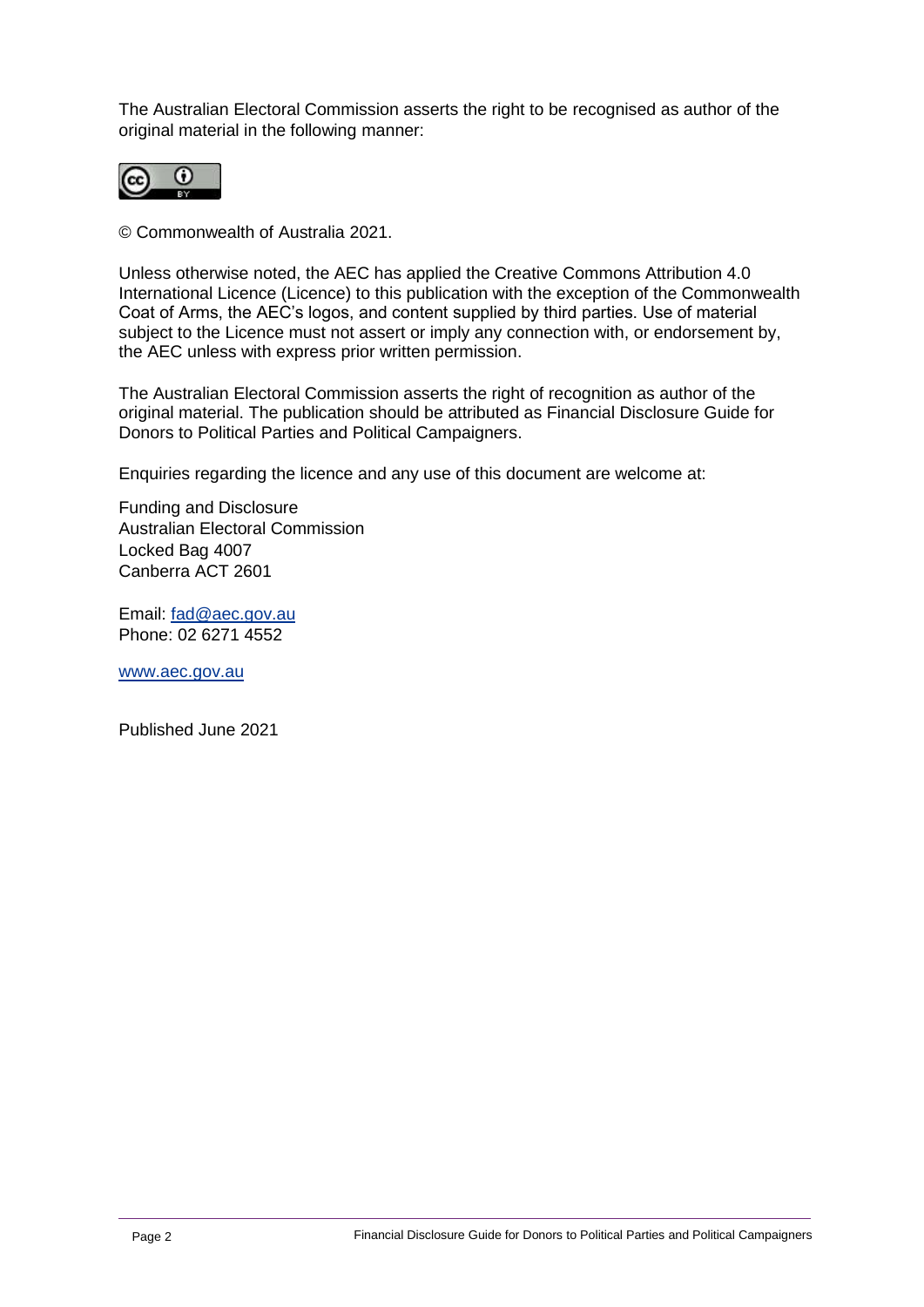### **Contents**

| Responsibility for lodging the Donor to Political Party and Political Campaigner Return     |
|---------------------------------------------------------------------------------------------|
|                                                                                             |
|                                                                                             |
|                                                                                             |
|                                                                                             |
|                                                                                             |
|                                                                                             |
|                                                                                             |
|                                                                                             |
|                                                                                             |
|                                                                                             |
|                                                                                             |
|                                                                                             |
|                                                                                             |
| Part 1 (Individual) or Part 2 (Organisation): Details of gifts made to a political party 10 |
| Part 2 (Individual) or Part 3 (Organisations): Details of gifts made to a political         |
| Part 3 (Individual) or Part 4 (Organisation): Details of gifts received  14                 |
|                                                                                             |
| .16                                                                                         |
|                                                                                             |
|                                                                                             |
|                                                                                             |
| Appendix 2 - Penalties relating to the Commonwealth funding and disclosure regulations21    |
|                                                                                             |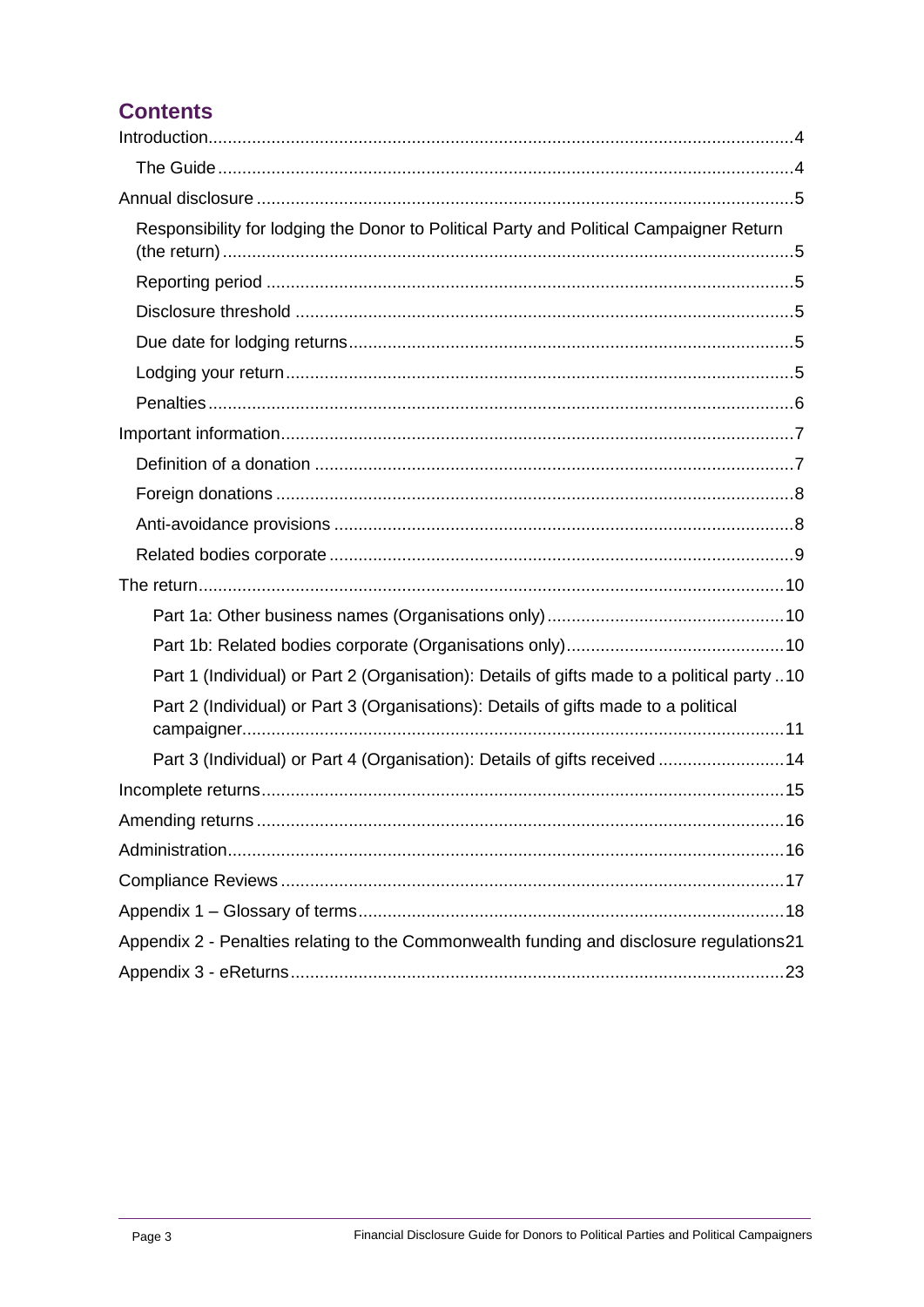# <span id="page-3-0"></span>Introduction

The Commonwealth funding and disclosure scheme (the disclosure scheme) established under Part XX of the *Commonwealth Electoral Act 1918* (Electoral Act), deals with the public funding of federal election campaigns and the disclosure of detailed financial information.

The disclosure scheme was introduced to increase overall transparency and inform the public about the financial dealings of political parties, candidates and others involved in the electoral process.

The disclosure scheme requires federally registered political parties, their state branches and local branches/sub-party units (referred to collectively as political parties in this guide), their associated entities, political campaigners, donors and other participants in the electoral process, to lodge an annual or election period financial disclosure return with the Australian Electoral Commission (AEC). The disclosure returns are then published on the [Transparency Register.](https://transparency.aec.gov.au/)

# <span id="page-3-1"></span>The Guide

This version of the Financial Disclosure Guide for Donors to Political Parties and Political Campaigners (the guide) applies to returns for the 2020-21 financial year. While the guide is intended to assist donors with meeting their disclosure requirements, it does not address the whole of the Electoral Act. Users should familiarise themselves with the relevant part of the Electoral Act and seek independent legal advice where necessary.

The Electoral Act and all guides published by the AEC are available at [www.aec.gov.au.](http://www.aec.gov.au/) Annual and election returns are also available for viewing after the public release date on the [Transparency Register.](https://transparency.aec.gov.au/) A searchable database is provided which allows data to be exported.

The guide incorporates text boxes to highlight important information. Each text box is prefaced with a symbol. For example:

| A warning symbol indicates information relating to a legal<br>obligation under the Electoral Act. |  |  |  |
|---------------------------------------------------------------------------------------------------|--|--|--|
|                                                                                                   |  |  |  |
| An information symbol indicates a useful tip.                                                     |  |  |  |
|                                                                                                   |  |  |  |
| A timing symbol indicates a due date.                                                             |  |  |  |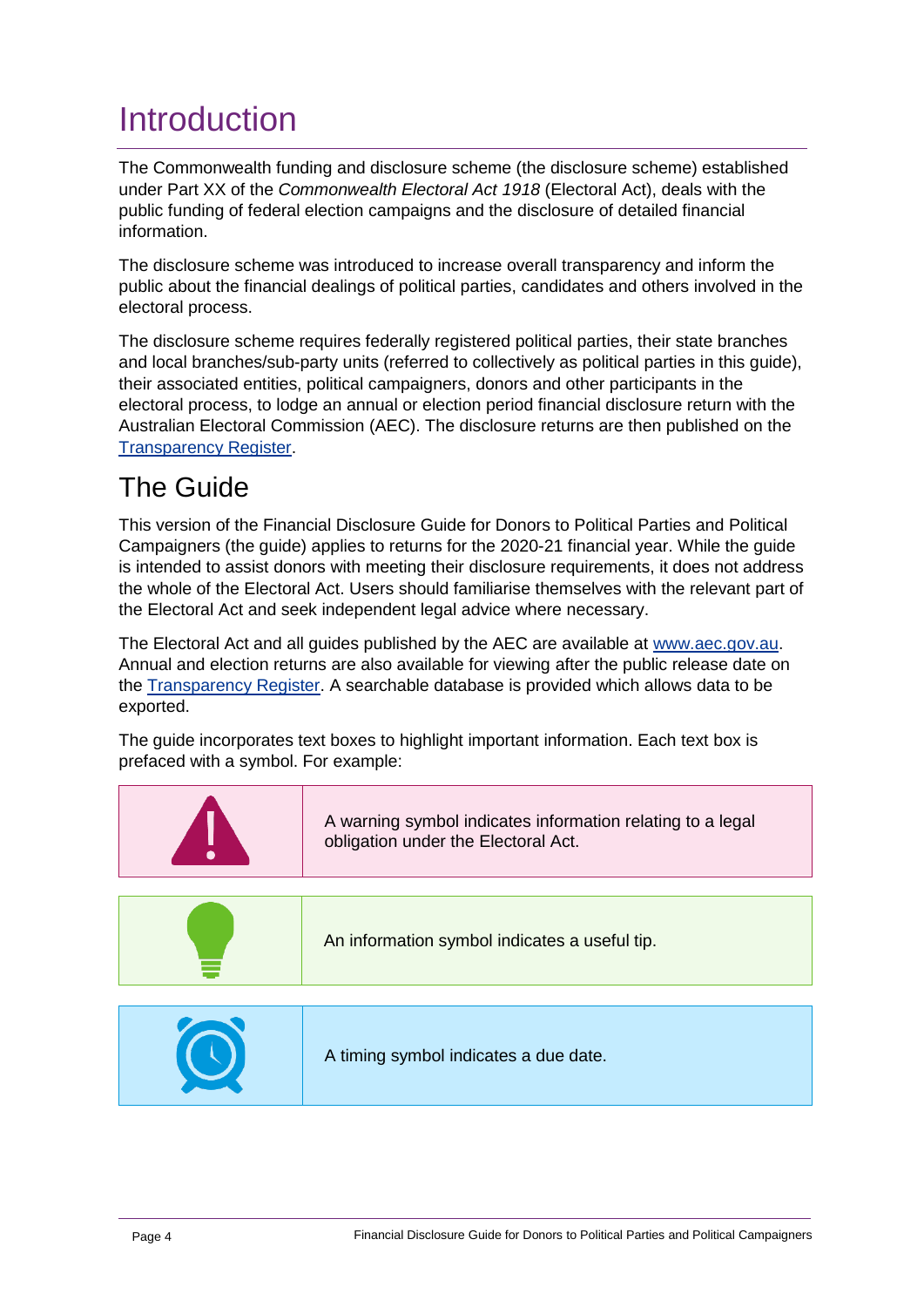# <span id="page-4-0"></span>Annual disclosure

# <span id="page-4-1"></span>Responsibility for lodging the Donor to Political Party and Political Campaigner Return (the return)

A person or entity that makes one or more donations to a political party or political campaigner totalling more than the disclosure threshold during a financial year must lodge a return. If the donor is an individual, he or she must lodge the return. If the donor is an entity, the return should be lodged by a person with the authority to do so. In the case of a company this may be the CEO, company secretary or financial controller. In the case of a trust it would be the trustee.

# <span id="page-4-2"></span>Reporting period

The return covers the financial year **1 July 2020 to 30 June 2021**.

### <span id="page-4-3"></span>Disclosure threshold



The disclosure threshold for the 2020-21 financial year is for amounts of more than **\$14,300**. This figure is indexed annually.

# <span id="page-4-4"></span>Due date for lodging returns

The AEC contacts people and organisations identified as donors on political party and political campaigner returns to advise them of their financial disclosure obligations under the Electoral Act. It is important to note this **does not** absolve donors who are not contacted from completing and submitting returns.



Returns are published on the [Transparency Register](https://transparency.aec.gov.au/) on the first working day of February. Returns for the 2020-21 financial year will be published on **1 February 2022**.

# <span id="page-4-5"></span>Lodging your return

Donors can prepare and lodge their returns online via the eReturns portal. The eReturns portal can be accessed from [https://ereturns.aec.gov.au.](https://ereturns.aec.gov.au/) The easiest way to lodge your return accurately and on time is to use the eReturns portal; it is quick, secure and allows importing/exporting of files which eliminates transcription errors. To assist with completing a return online, the *eReturns Donors [Quick Reference Guide,](https://www.aec.gov.au/Parties_and_Representatives/financial_disclosure/qrg/index.htm)* a step-by-step guide is available. See **[Appendix](#page-22-0) 3** for more information.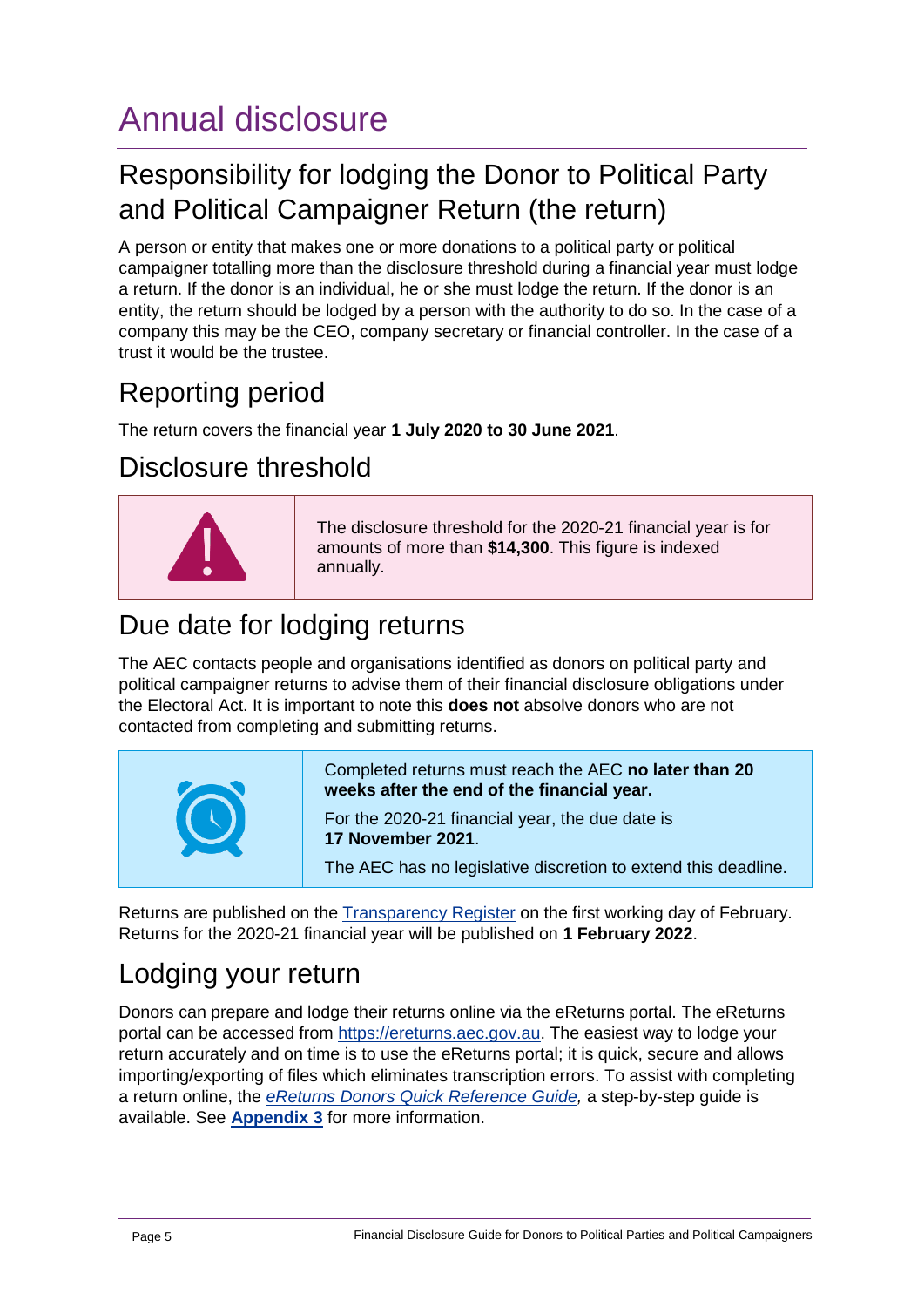# <span id="page-5-0"></span>**Penalties**

The Electoral Act imposes civil penalties and in some cases criminal penalties if a person or entity contravenes the requirements of the Electoral Act. The AEC provides support, including this guide, to assist donors to comply with their disclosure obligations.

The AEC deals with non-compliance as appropriate to the circumstances, including possible referral to the Commonwealth Director of Public Prosecutions. Refer to **[Appendix](#page-20-0) 2** of this guide for a list of civil and criminal penalties that may apply to donors under the Electoral Act.

For more information on compliance and enforcement, see the [Financial Disclosure](https://www.aec.gov.au/Parties_and_Representatives/compliance/)  [Compliance and Enforcement Policy.](https://www.aec.gov.au/Parties_and_Representatives/compliance/)



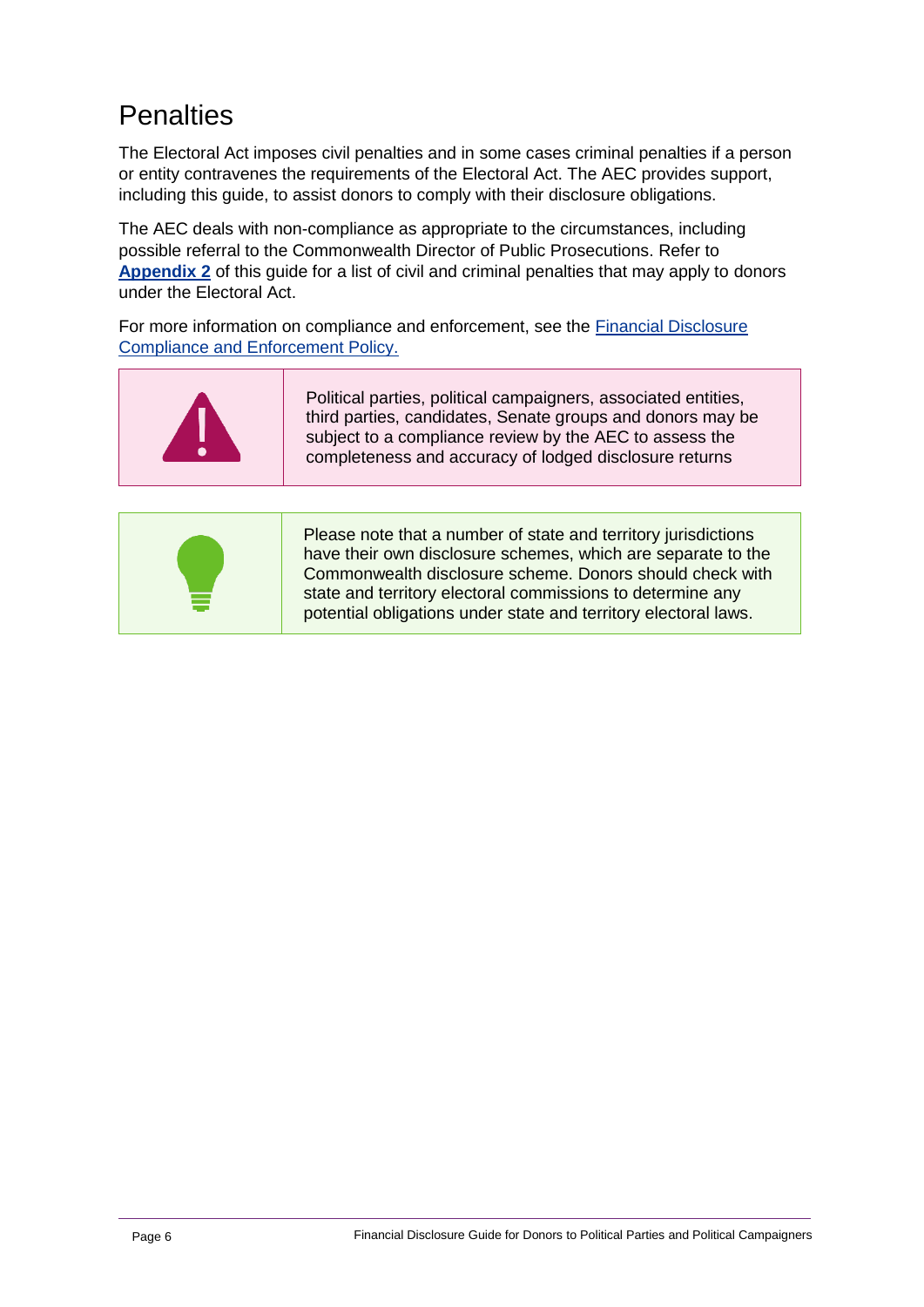# <span id="page-6-0"></span>Important information

# <span id="page-6-1"></span>Definition of a donation

A donation has the same meaning as a gift under the Electoral Act. A gift is defined as any disposition of property made by a person to another person, being a disposition made without consideration in money or money's worth or with inadequate consideration, and includes the provision of a service (other than volunteer labour) for no consideration or for inadequate consideration, but does not include:

- (a) a payment under Division 3; or
- (b) an annual subscription paid to a political party, to a State branch of a political party or to a division of a State branch of a political party by a person in respect of the person's membership of the party, branch or division; or
- (c) any visit, experience or activity provided for the purposes of a political exchange program.



Section [287\(1\)](http://www6.austlii.edu.au/cgi-bin/viewdoc/au/legis/cth/consol_act/cea1918233/s287.html) of the Electoral Act provides the meaning of a gift.

A gift also includes a '**gift-in-kind**'. Gifts-in-kind may be goods or services received for which no payment (in cash or in kind) or inadequate consideration is made. **Inadequate consideration** is where the benefits obtained are clearly of a lesser value than the payment made. Inadequate consideration includes discounts provided that are over and above those that would be offered under normal commercial arrangements.

These gifts are to be disclosed for an amount that reflects the fair value. That is, the normal commercial or sale value of the item or service as evidenced by arms-length transaction or comparative quotations or expert assessment.

**Examples of gifts-in-kind** could be:

- free/discounted services such as legal advice, accounting services or web and IT services
- wages or salaries (including on-costs) incurred by an employer whose employee works for the party during normal working hours while continuing to receive salary or wages from the employer (but not if the employee takes paid leave to work for the party)
- free/discounted use of premises or equipment and facilities
- free use of a vehicle, or free fuel or servicing of a vehicle
- free/discounted time or production services by a broadcaster (except time provided by the ABC or SBS specifically for political broadcasting)
- free/discounted advertising by a publisher or advertising production service
- free air travel or the free use of a private aircraft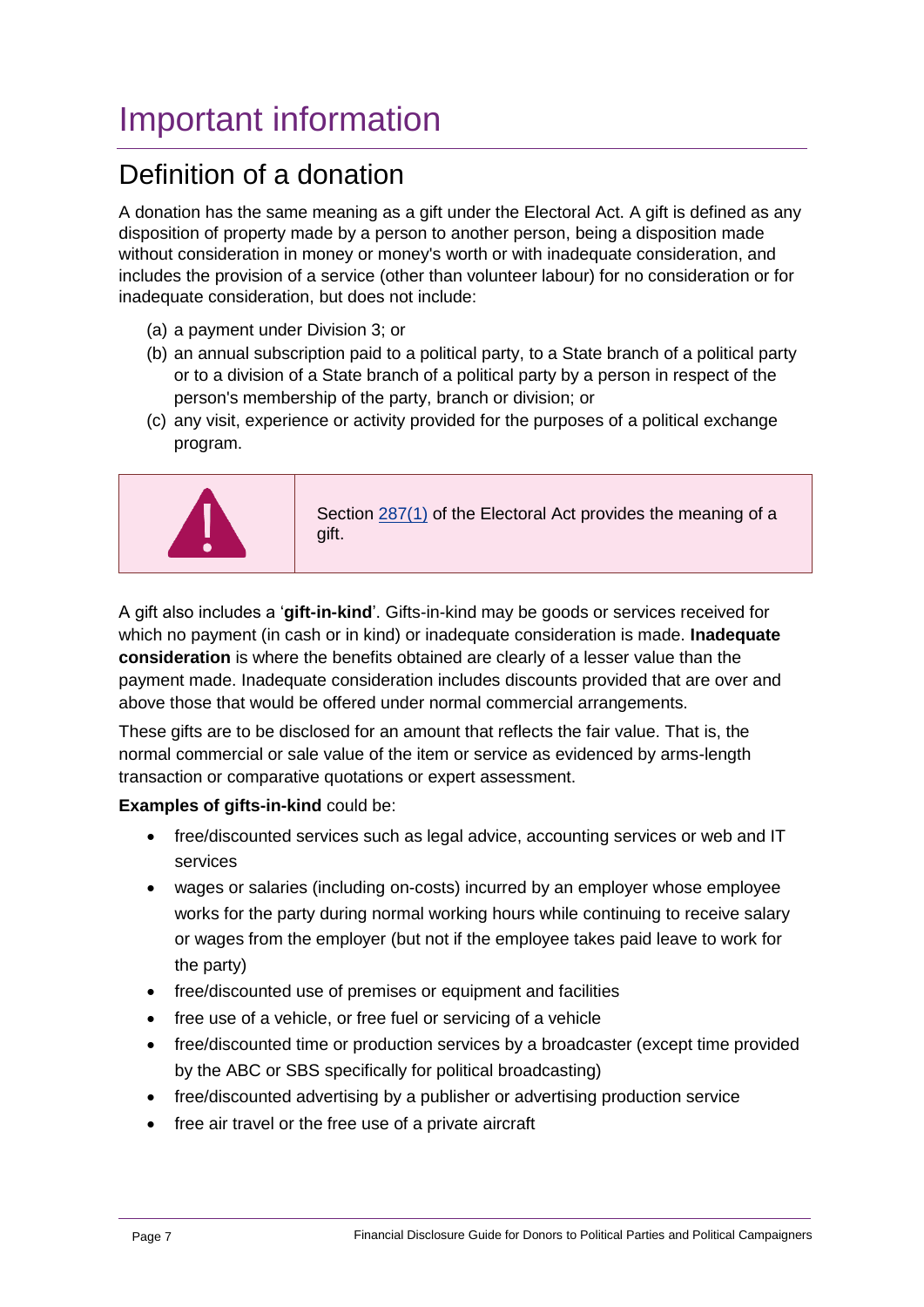- loans provided interest free, or at rates that are less than those available in the commercial loan market
- free/discounted printing, typesetting or associated services
- free/discounted goods or services (for example, travel, artwork, sports memorabilia or electrical goods) for use in raffles or other fundraising activities
- where a person pays a bill/account owed by the party.

# <span id="page-7-0"></span>Foreign donations

Political parties and political campaigners are restricted:

- from receiving gifts of \$100 or more where:
	- the recipient knows the donor is a foreign donor; and
	- the recipient knows that the foreign donor intends the gift to be used to incur electoral expenditure, or is for the dominant purpose of creating or communicating [electoral matter](https://www.aec.gov.au/Parties_and_Representatives/financial_disclosure/files/electoral-matter-and-electoral-expenditure-fact-sheet.pdf) and
- from receiving gifts of \$1,000 to the disclosure threshold without obtaining a written affirmation that the donor is not a foreign donor; and
- from receiving gifts equal to or above the disclosure threshold without obtaining written affirmation and appropriate information to establish that the donor is not a foreign donor.

If a political party or political campaigner receives a donation from a foreign donor in contravention of the restrictions in the Electoral Act, the Electoral Act provides six weeks from the gift being made for it, or an equivalent amount, to be returned to the donor or transferred to the Commonwealth.



Section [287AA](http://www6.austlii.edu.au/cgi-bin/viewdoc/au/legis/cth/consol_act/cea1918233/s287aa.html) of the Electoral Act provides the meaning of a foreign donor.

Sections [302D,](http://www6.austlii.edu.au/cgi-bin/viewdoc/au/legis/cth/consol_act/cea1918233/s302d.html) [302E](http://www6.austlii.edu.au/cgi-bin/viewdoc/au/legis/cth/consol_act/cea1918233/s302e.html) and [302F](http://www6.austlii.edu.au/cgi-bin/viewdoc/au/legis/cth/consol_act/cea1918233/s302f.html) of the Electoral Act place restrictions on political parties, political campaigners and third parties from receiving gifts from foreign donors.

A foreign donor is a person or entity who does not have a connection with Australia, such as a person who is not an Australian citizen or an entity that does not have a significant business presence in Australia. The [Factsheet on Foreign Donations](https://www.aec.gov.au/Parties_and_Representatives/financial_disclosure/files/foreign-donations-fact-sheet.pdf) available on the AEC website contains further information.

# <span id="page-7-1"></span>Anti-avoidance provisions

The Electoral Act prevents schemes that are established to knowingly avoid foreign donation restrictions. The anti-avoidance provisions prohibit schemes for channelling foreign donations to political entities, political campaigners or third parties via a relevant person or entity (including associated entities).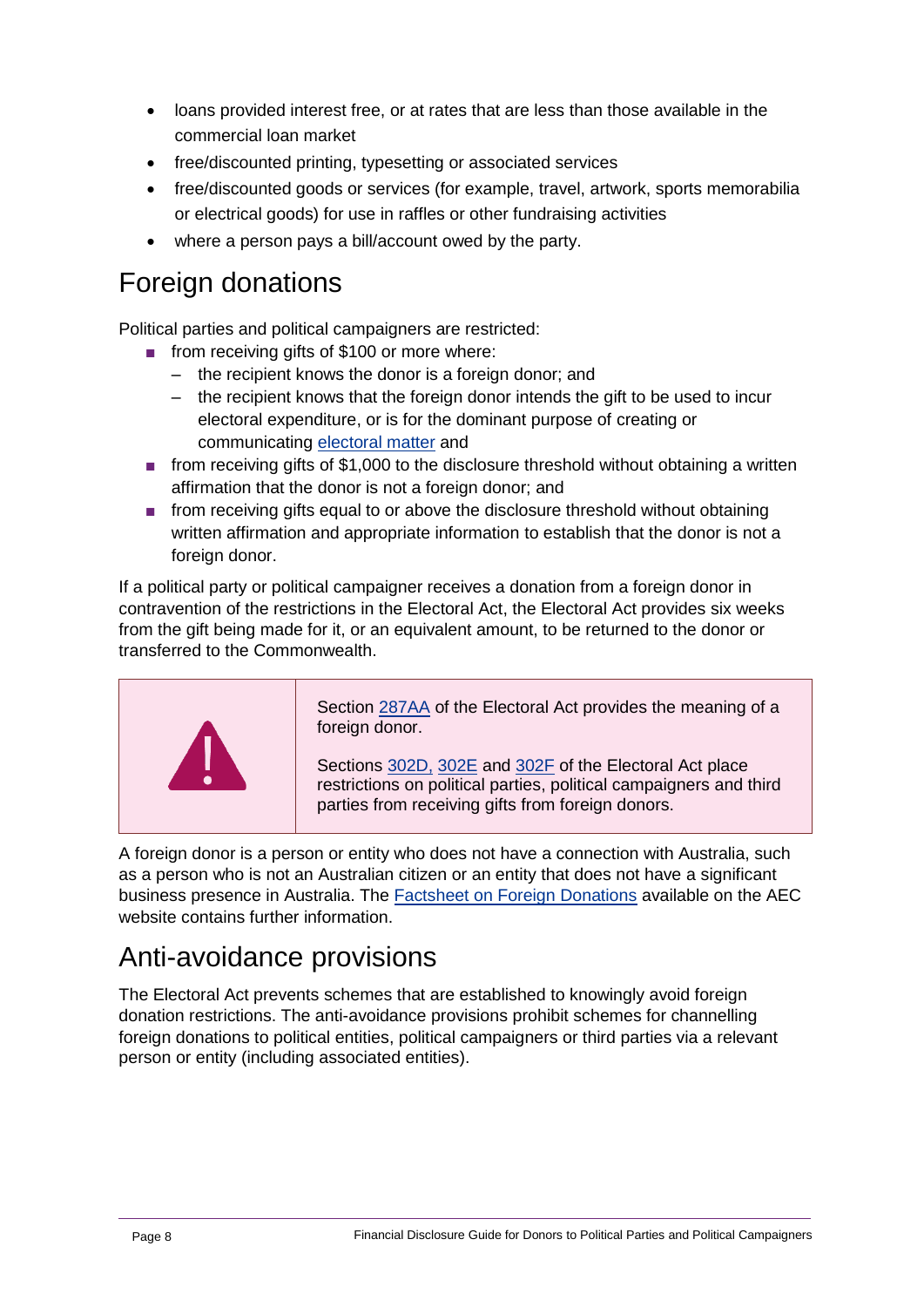It is an offence under section 302H to establish arrangements to avoid the foreign donations restrictions. The Electoral Commissioner can issue a written notice if:

- A relevant person or entity (alone or with others) enters into, begins to carry out or carries out a scheme
- There are reasonable grounds to conclude the relevant person did so for the sole or dominant purpose of avoiding foreign donation restrictions
- The scheme avoids the application of a foreign donation restriction, and
- The scheme involves donation splitting, conduit corporations or any other unspecified avoidance scheme.

A person or entity who commits an offence will be subject to civil or criminal penalties.



Section [302H](http://www6.austlii.edu.au/cgi-bin/viewdoc/au/legis/cth/consol_act/cea1918233/s302h.html) of the Electoral Act prohibits anti-avoidance arrangements for foreign donations.

### <span id="page-8-0"></span>Related bodies corporate

The Electoral Act deems related bodies corporate to be the same entity. Related bodies corporate has the same meaning under the Electoral Act as defined in [section 50 of the](http://www5.austlii.edu.au/au/legis/cth/num_act/ca2001172/s50.html)  *[Corporations Act 2001](http://www5.austlii.edu.au/au/legis/cth/num_act/ca2001172/s50.html)*.

The parent company of the group, therefore, should lodge under its name a return consolidated across the entire group and list in this part of the return the names of all related bodies corporate.



Section  $287(6)$  of the Electoral Act deems related bodies corporate to be the same entity.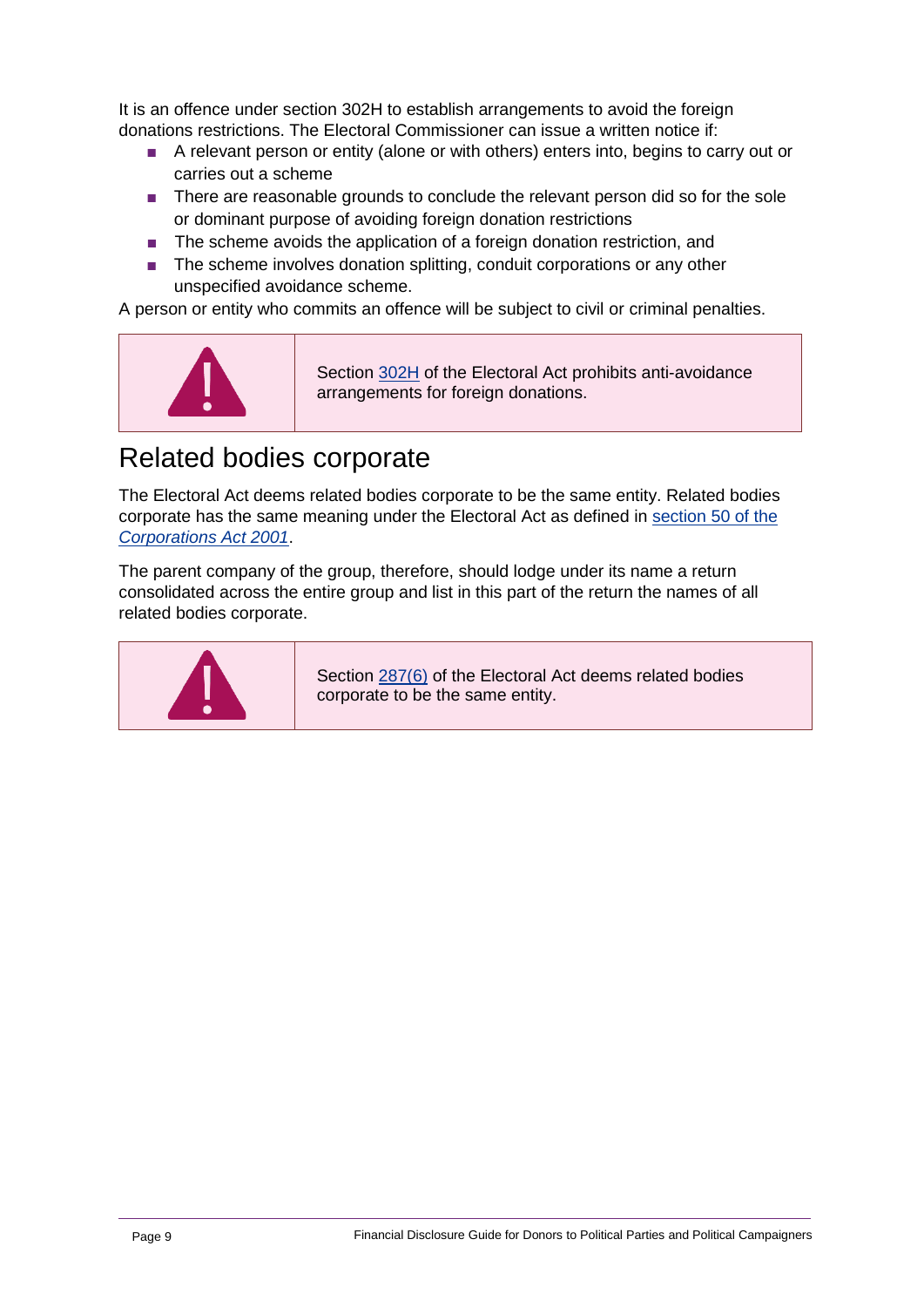# <span id="page-9-0"></span>The return

Depending on the type of donor the following information must be disclosed in the return:

#### for an **organisation**:

- other business names—see **[Part 1a](#page-9-1)**
- related bodies corporate—see **[Part 1b](#page-9-2)**
- details of donations made to political parties—see **[Part 2](#page-9-3)**
- detail of donations made to political campaigners-see **[Part 3](#page-10-0)**
- details of donations received—see [Part 4](#page-13-0)

#### for an **individual**:

- details of donations made to political parties—see **[Part 1](#page-9-3)**
- detail of donations made to political campaigners—see **[Part 2](#page-10-0)**
- details of donations received—see **[Part 3](#page-13-0)**



Section [305B](http://www6.austlii.edu.au/cgi-bin/viewdoc/au/legis/cth/consol_act/cea1918233/s305b.html) of the Electoral Act governs the lodgement of annual disclosures by donors to political parties and political campaigners.

### <span id="page-9-1"></span>Part 1a: Other business names (Organisations only)

An organisation should list any other names under which it conducts business.

### <span id="page-9-2"></span>Part 1b: Related bodies corporate (Organisations only)

The parent company of the group should lodge under its name a return consolidated across the entire group and list in this part of the return the names of all related bodies corporate.



Section [287\(6\)](http://www6.austlii.edu.au/cgi-bin/viewdoc/au/legis/cth/consol_act/cea1918233/s287.html) of the Electoral Act deems related bodies corporate to be the same entity.

### <span id="page-9-3"></span>Part 1 (Individual) or Part 2 (Organisations): Details of gifts made to a political party

If no gifts/donations were provided to a political party, this part of the return should be marked 'nil'.

#### Donations to Associated Entities or other entities

If donations are provided to another entity with the intention of benefiting a particular political party or political campaigner, the donation is taken to have been given directly to that party or political campaigner. When completing the return it is the name of the political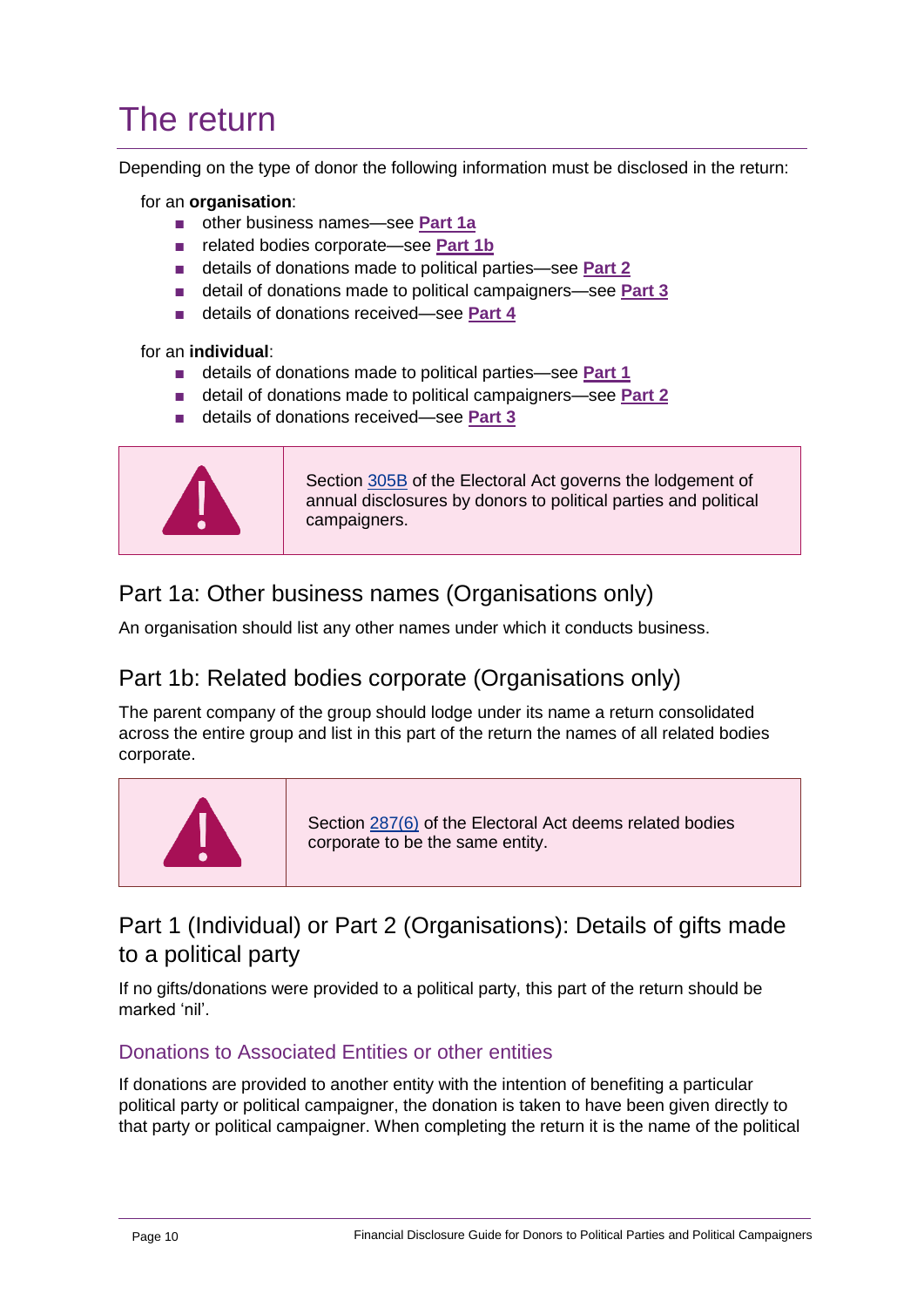party or political campaigner that must be disclosed, not the name of the entity the donation was provided through.



Section [305B\(2\)](http://www6.austlii.edu.au/cgi-bin/viewdoc/au/legis/cth/consol_act/cea1918233/s305b.html) of the Electoral Act provides for the disclosure of gifts made to any person or entity with the intention of benefiting a political party or campaigner.

#### Donations to candidates

A donor who makes donations totalling more than the disclosure threshold to a candidate in a federal election, rather than to a political party, is required to lodge an Election Donor Return. In such instances please refer to the [Financial Disclosure Guide for Election](https://www.aec.gov.au/Parties_and_Representatives/financial_disclosure/guides/donors/index.htm)  [Donors.](https://www.aec.gov.au/Parties_and_Representatives/financial_disclosure/guides/donors/index.htm)



Please note that a donation to an endorsed candidate or Senate group campaign committee is considered to be a donation to a political party and should be disclosed in the return.

### <span id="page-10-0"></span>Part 2 (Individual) or Part 3 (Organisations): Details of gifts made to a political campaigner

If no gifts/donations were provided to a political campaigner, this part of the return should be marked 'nil'.

Parts 1 and 2 (Individual) and Part 2 and 3 (Organisation) of the return requires disclosure of the **total of all gifts made** to a political party or political campaigner. If the total of gifts made to a political party or political campaigner exceeds the disclosure threshold, all gifts made to a political party or political campaigner, regardless of their value, must be disclosed.

For example:

■ A donor makes three separate donations of \$5,000 to a political party or political campaigner on different days. The total amount of the donations made to that political party or political campaigner is \$15,000. Even though the individual donations made are below the disclosure threshold, the donor is required to disclose details for each individual donation made to the party or campaigner.

For each gift the following details must be disclosed:

- name and address details of the political party or political campaigner to which the gift was made
- the date each gift was made
- the value of each gift made.

#### Transactions not to be reported

Where a political campaigner is registered under the *Australian Charities and Not-for-profits Commission Act 2012*, a gift provided by a donor greater than the disclosure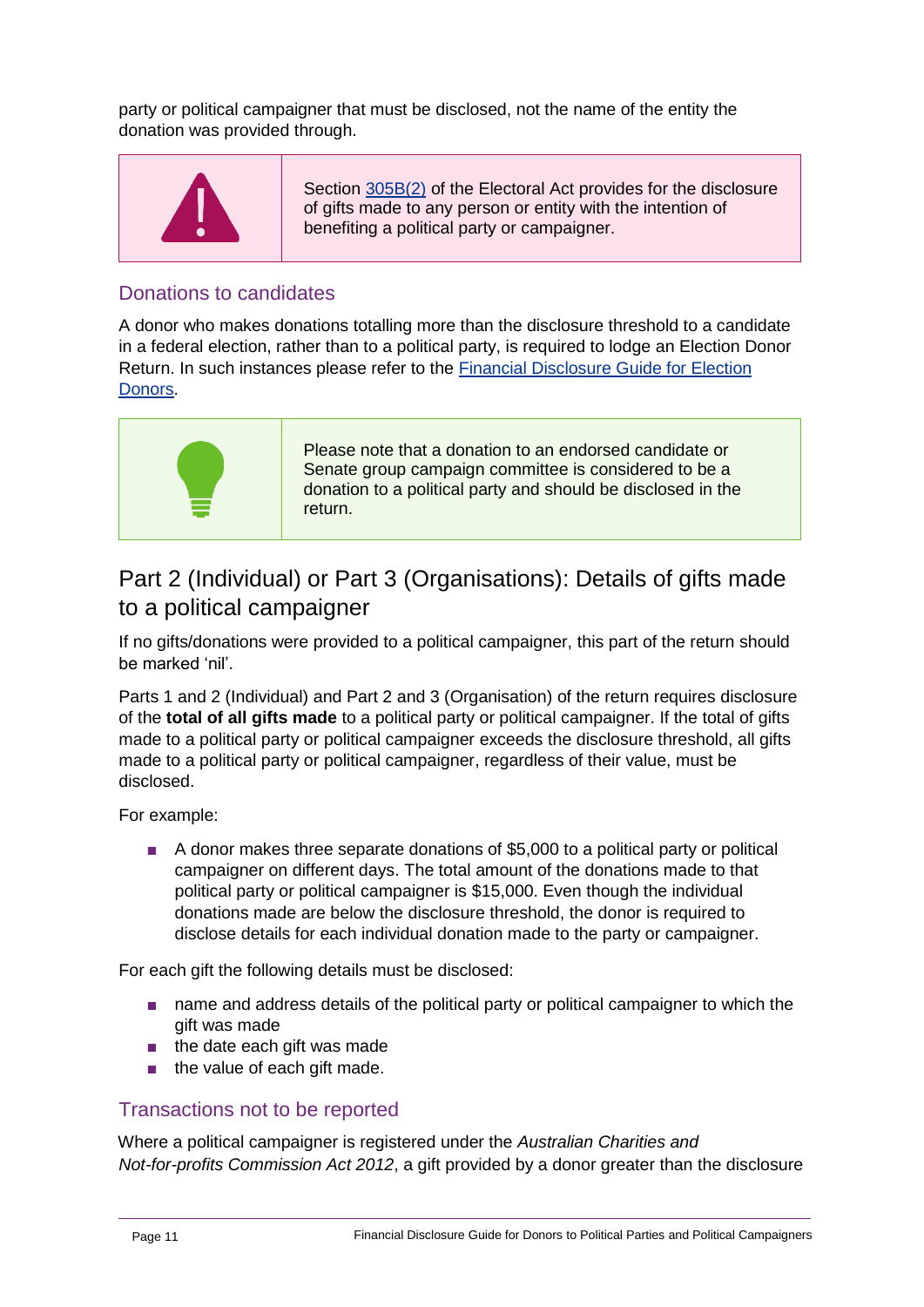threshold does not need to be disclosed in this return if no part of it was used during the financial year to:

- create or communicate electoral matter; or
- incur electoral expenditure; or
- to reimburse the entity for creating or communicating electoral matter or incurring electoral expenditure.

#### Special Issues

#### **Attendance at political party functions**

Whether a payment to attend a function constitutes a donation requiring disclosure is a matter for the donor and party to determine. The issue is whether 'adequate consideration' has been provided in return for the payment.

Inadequate consideration is where the benefits obtained are clearly of a lesser value than the payment made. This is a determination that can only be made based on the specific circumstances of the function. If an individual or entity is unsure of their obligations under the Electoral Act they should seek their own legal advice.

The following examples should be read as a guide only:

- If a person made a payment for attendance at a political party function or conference and they did not receive services equal to the value of the payment, the payment is considered a donation.
- Payment for attendance at a political party function, conference or luncheon for commercial reasons, including the opportunity to engage with members of Parliament and senior party officials, may not be considered a donation if the commercial value or benefit of attending is equal to or exceeds the amount paid.
- Payment for attendance at a function with the intention of contributing to the political party, (that is, where the function is primarily a fundraiser), or where the amount paid is in excess of the value of the function, is a donation and is required to be disclosed.

#### **Donations 'indirectly' made to a registered political party or political campaigner**

Examples of 'indirect' donations to a political party or campaigner include, but are not limited to, the following:

- Payments to a person or organisation (for example an associated entity of a political party) on the understanding that the money or benefit will be passed to a political party or will be used to support the activities of a political party.
- Payments to a person or organisation on the understanding that the money will be used to pay a debt of a political party or political campaigner.
- A payment made for services that were for the benefit of a political party or political campaigner (such as electoral advertising, legal costs or repayment of a loan) is a donation.
- Where a payment for services is made and any other donations are also made to a political party or political campaigner, and the total of the amounts paid exceeds the disclosure threshold, both the payment for services and all donations must be disclosed.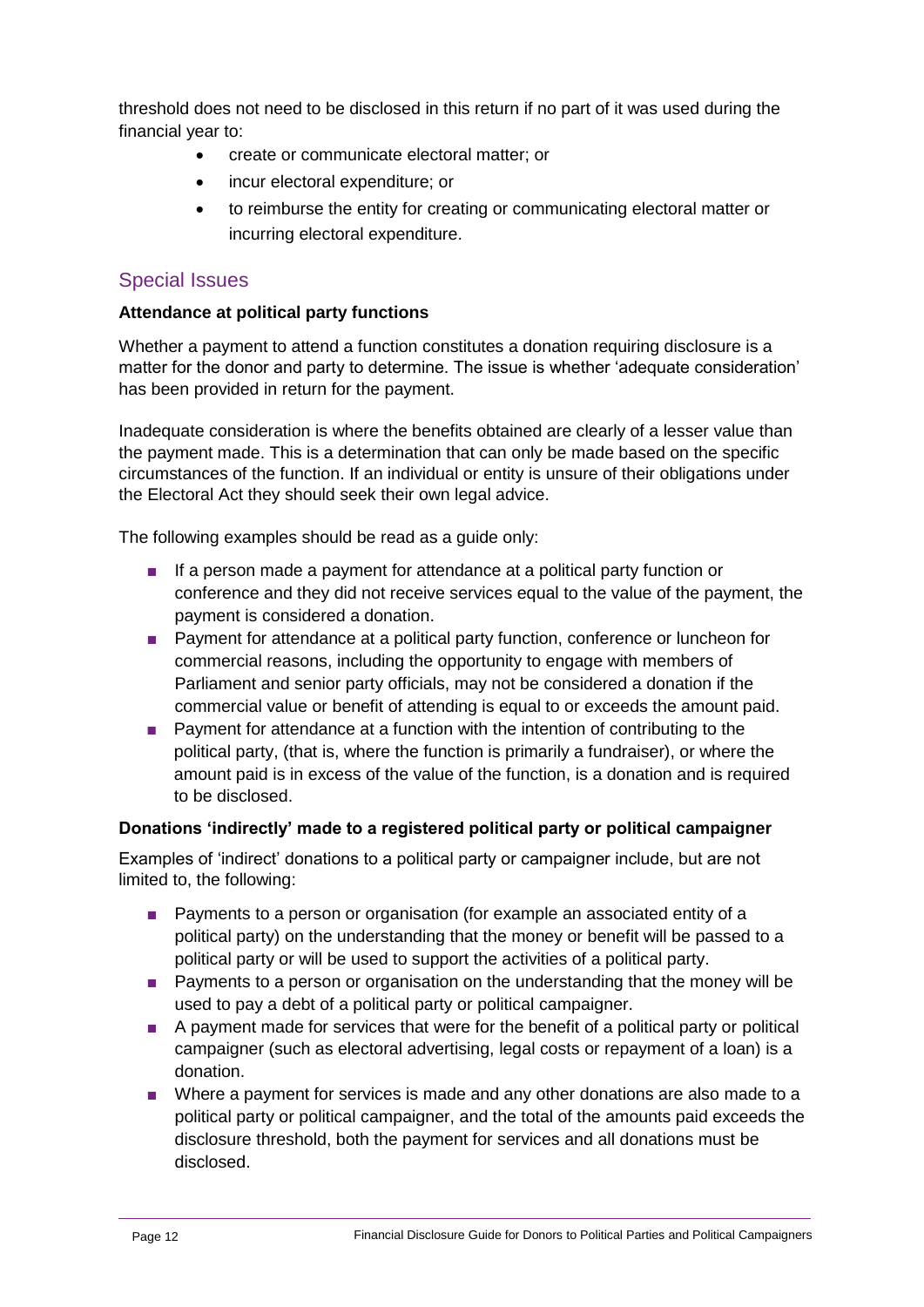Items that **do not** need to be disclosed as donations could be:

- commercial discounts provided in the normal course of business
- volunteer labour, such as persons handing out how-to-vote cards.

#### **Donations to several parties or campaigners**

Donations made to two or more political parties or campaigners are to be listed on the one return.

The following examples may assist in clarifying some common issues where multiple donations are concerned:

- A person made several donations totalling \$13,000 to one political party (the first party), and two donations of \$8,000 each to another political party (the second party). The donations made to the first party are not required to be disclosed as they total less than the disclosure threshold. However, the two donations made to the second party are required to be disclosed as they total more than the disclosure threshold.
- A person made donations to a political party totalling exactly \$14,300. These do not need to be disclosed as they are equal to the disclosure threshold. If the donations totalled more than \$14,300 then disclosure is required.
- A person made a donation of \$9,000 directly to a political party and a second donation of \$7,000 to another organisation with the intention the organisation use the \$7,000 for the benefit of the same political party. Both donations must be disclosed as the disclosure threshold is exceeded for donations to the benefit of the same political party.

#### **Donations to a party where the party has separate federal registrations**

Political parties may have multiple parties registered with the AEC, for example the major parties — Australian Labor Party, Liberal Party of Australia, National Party of Australia, Australian Greens. The state branches of these parties are considered separate federally registered branches and each has a separate disclosure obligation. Therefore it is important that when a donor discloses a donation, the **correct branch** of the party is identified.

The following examples may assist in clarifying some common issues where a donation has been made to a political party that has several registrations:

- A person made a payment for attendance at a political party function where a member of the Commonwealth Parliament is the guest speaker. The registered political party hosting the function is a state branch of one of the major parties and the guest speaker is a member of that state branch. For disclosure purposes, the payment for attendance at the function has been made to the state branch of the political party and therefore the donor when disclosing the payment should ensure it is the state branch of the political party recorded on the return.
- A person made a donation to the federal secretariat of a major political party with the intention of benefiting the political party at a federal election. The donation is required to be disclosed as being made to the federal secretariat of the major political party.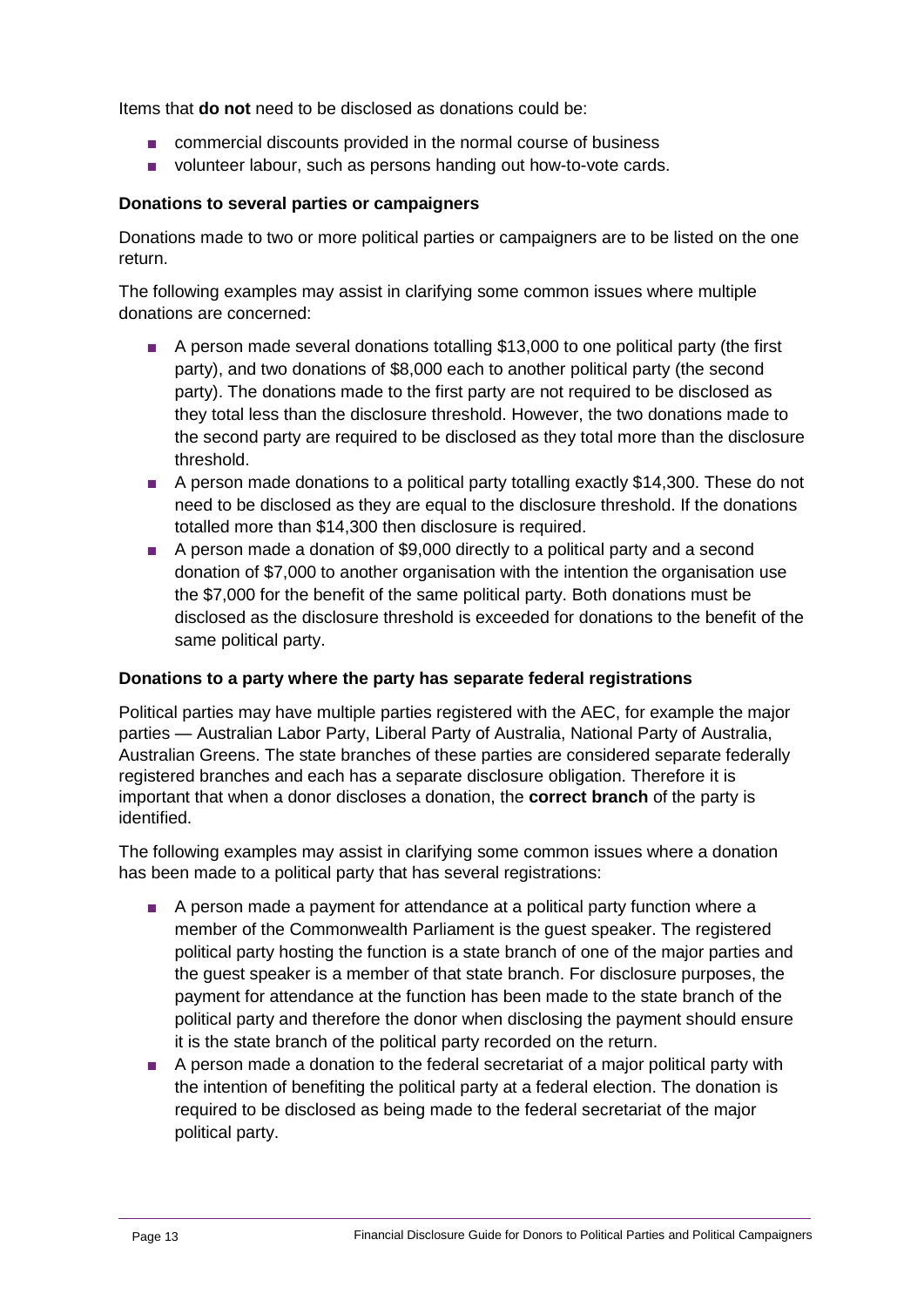#### **Donations to a political campaigner where the political campaigner has separate branches**

If a political campaigner has branches, the branches are treated as a single political campaigner.

### <span id="page-13-0"></span>Part 3 (Individual) or Part 4 (Organisations): Details of gifts received

Part 3 (Individual) and Part 4 (Organisation) of the return requires a person or entity that was required to complete Part 1 or 2 (Individual) or Part 2 or 3 (Organisation) of the return to disclose details of any gifts received totalling more than the disclosure threshold that were used, either wholly or partly, to make donations to a political party or political campaigner.



Section [305B\(3A\)](http://www6.austlii.edu.au/cgi-bin/viewdoc/au/legis/cth/consol_act/cea1918233/s305b.html) of the Electoral Act provides for the disclosure of the **gifts received and their details** where the gift is used to make donations to a political party or political campaigner.

Cash donations, together with gifts-in-kind received are required to be disclosed.

For **donations received** that meet the criteria for disclosure required by section 305B(3A) the following details must be disclosed:

- full name and address details of the person or organisation from whom the donation was received
- the date each donation was received
- the value or amount of each donation.

#### Amounts received from unincorporated associations, trusts or foundations

Where an amount has been received from an unincorporated association (other than a registered industrial organisation), the name of the association and the names and addresses of all members of the executive committee of the association must be disclosed.

Where an amount has been received from a trust fund or foundation fund, the name and description of the trust or foundation and the names and addresses of all trustees must be disclosed.

If no gifts/donations were received, Part 3 (Individual) and Part 4 (Organisation) of the return should be marked 'nil'.

#### Period covered

Unlike the disclosure of donations made, which is limited to the 2020-21 financial year, donations used to fund those donations must be disclosed even where they were received prior to 1 July 2020.

The following example may assist in clarifying the disclosure requirements when a person or organisation discloses donations made in the 2020-21 financial year having used donations that were received in prior years to make those donations.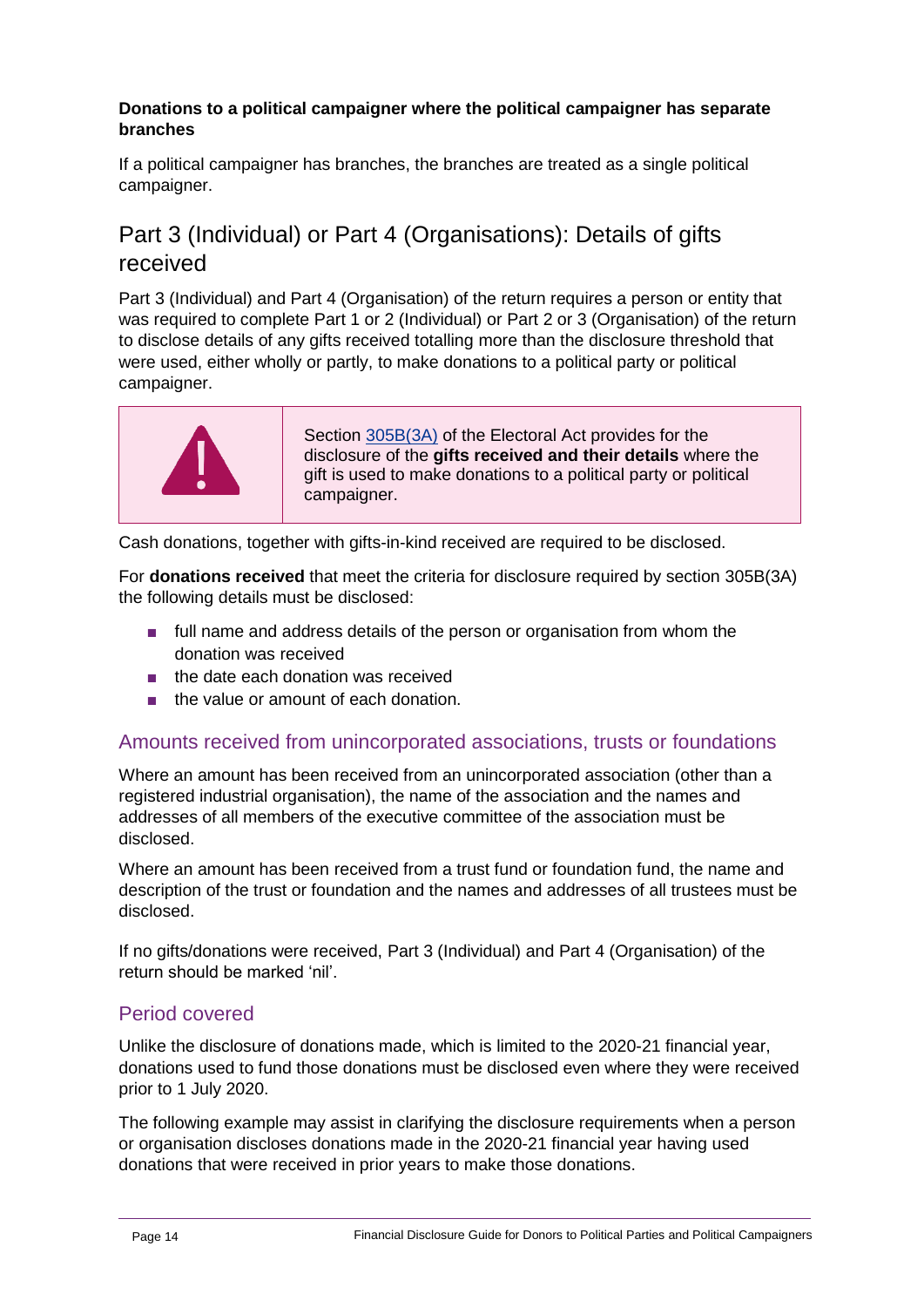#### **Example:**

The following example may assist in clarifying the disclosure requirements when a donation made in the 2020-21 financial year using gifts/donations that have been received in prior years.

A donor received a donation of \$17,000 in the 2018-19 financial year. The same donor received a donation of \$15,000 in the 2019-20 financial year.

In the 2020-21 financial year the donor made a donation of \$20,000 to a political party which is required to be disclosed in the return:

- as part of the \$20,000 donation made to the political party, the donor used the \$17,000 donation received in the 2018-19 financial year, and
- used \$3,000 of the \$15,000 donation received in the 2019-20 financial year,
- as the donor has used donations that were received in previous financial years to make a donation to a political party in the 2020-21 financial year, the donor is required to disclose each of the donations (\$17,000 and \$15,000) as 'donations received' for the 2020-21 financial year in the return.

In a subsequent financial year to the 2020-21 financial year:

- the donor used the remaining \$12,000 of the \$15,000 donation received in the 2019-20 financial year to make a donation that is more than the disclosure threshold,
- the donor will be required to disclose the \$15,000 donation as a donation received in the subsequent financial year's return.

In this situation, the donor can include an explanatory note on the on the subsequent financial year's return that the gift has been disclosed previously.

# <span id="page-14-0"></span>Incomplete returns

Where the person responsible for lodging the return is unable to obtain all the information required to fully complete the return, a Notice of Incomplete Return **must be completed** and lodged with the incomplete return.

Where it is necessary to submit a Notice of Incomplete Return:

- complete the Donor to Political Party and Political Campaigner Disclosure Return Individuals/Organisations as fully as possible
- complete the Notice of Incomplete Return
- lodge the Notice of Incomplete Return and the incomplete Donor to Political Party and Political Campaigner Disclosure Return – Individuals/Organisations with the AEC at the same time.

*Note: Lodgement of a Notice of Incomplete Return does not relieve the person of the responsibility of making reasonable efforts to obtain the information required to complete the return. The AEC may assess whether the lodgement of a Notice of Incomplete Return was used by the person to avoid their responsibilities under the Electoral Act.*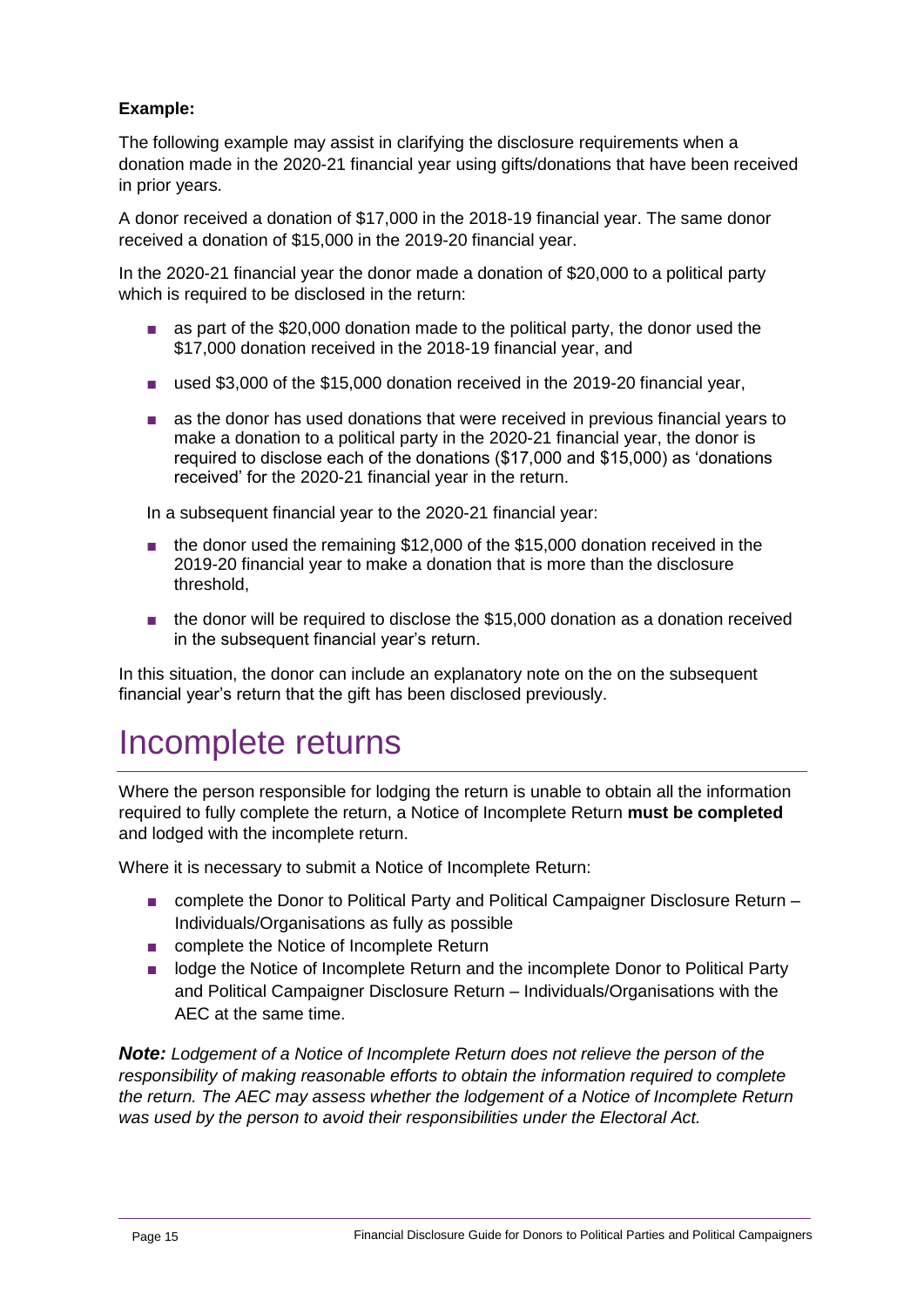

The Notice of Incomplete Return contains three parts:

Part 1 – requires the full details of the information believed to be missing from the return. Part 2 – requires:

- the reason the particulars listed in Part 1 were unable to be obtained
- details of all attempts made to obtain the missing information.
- Part 3 requires:
	- full name/s and address details of the person/s believed to possess the missing particulars
	- the reason why it is believed the person/s possesses the required information.

# <span id="page-15-0"></span>Amending returns

A request may be made to, or by the AEC seeking amendment of a return that has been lodged and subsequently found to be incomplete or incorrect.



Section [319A](http://www6.austlii.edu.au/cgi-bin/viewdoc/au/legis/cth/consol_act/cea1918233/s319a.html) of the Electoral Act provides for the amendment of returns.

Amendments to the return require previously submitted amounts to be provided together with the amended amount/s.

Changes to details of donations should be separated into:

- additional information not previously provided
- amendment of information previously provided.

In order to avoid confusion or ambiguity the record/s being changed should be clearly identified. Amendments are processed through eReturns.

# <span id="page-15-1"></span>Administration

#### Date for public inspection of annual returns

Annual returns are made available for public inspection on the first working day of February each year.

Returns are available for inspection on the [Transparency Register.](https://transparency.aec.gov.au/)

#### Record keeping

Donors like all other entities and organisations should keep adequate records. Financial recording systems and procedures must be sufficient to enable the return, which will be publicly available, to be properly completed.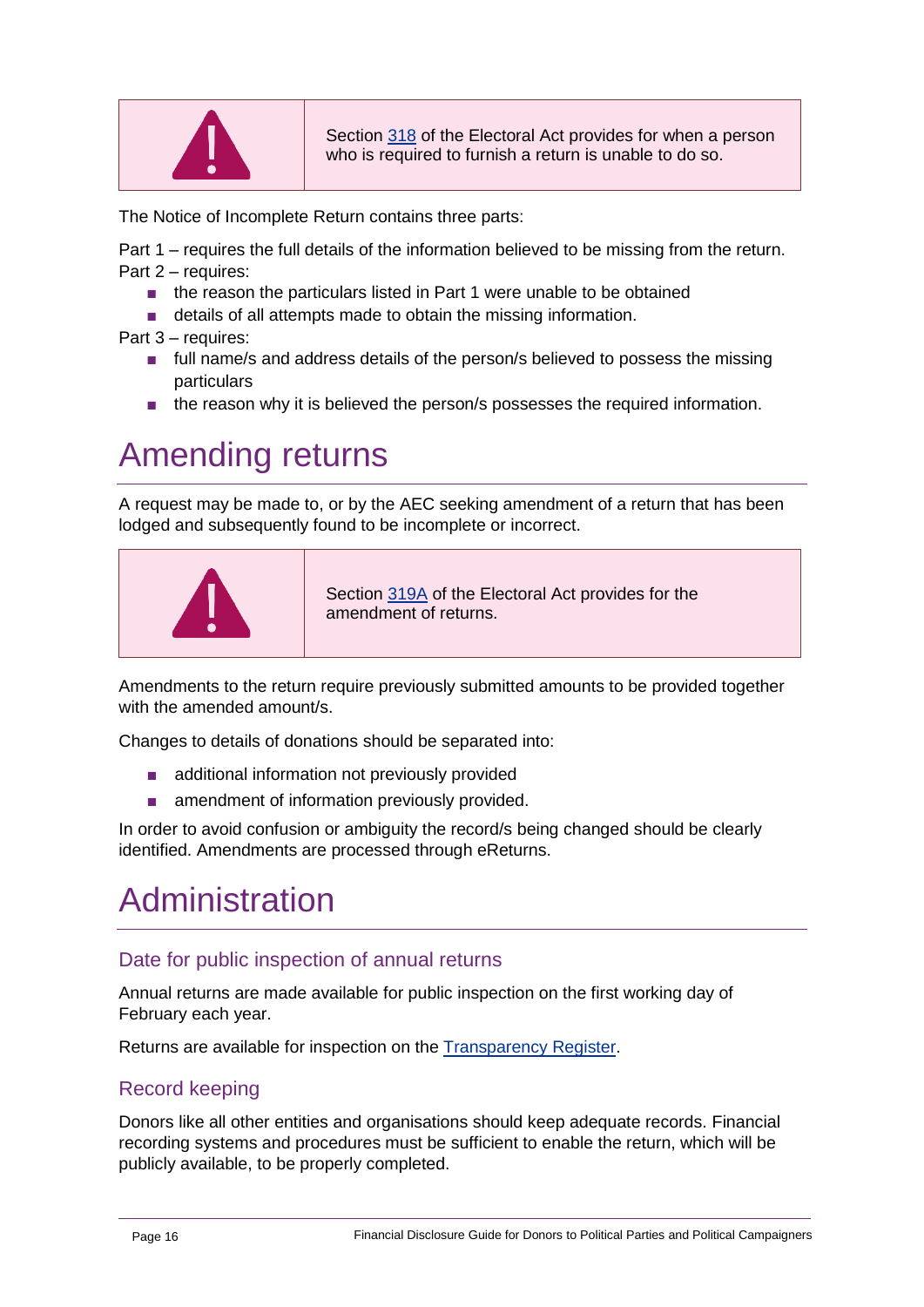All transactions should be supported by source documents recording the details of individual transactions. Examples of source documents could be:

- receipts
- tax invoices
- wages records
- bank deposit books and cheque butts
- bank account statements
- credit card statements.

#### Retention of records

Relevant records, whether formal or informal, must be retained for a minimum of 5 years following the end of the reporting period.

A record must also be kept in accordance with any other requirements as determined by the Electoral Commissioner.

A person or entity who fails to comply with these requirements is subject to civil penalties.



Section [317](http://www6.austlii.edu.au/cgi-bin/viewdoc/au/legis/cth/consol_act/cea1918233/s317.html) of the Electoral Act provides for the retention of records.

# <span id="page-16-0"></span>Compliance Reviews

The AEC conducts compliance reviews of annual returns lodged by donors to verify the accuracy and completeness of disclosures.

Compliance reviews are undertaken 'off-site', however officers of the AEC may still attend donor premises to inspect original documentation and to hold an exit interview to discuss the review.

A written report will be issued detailing any findings. This may include advice to amend the donor's return.



Section [316\(2A\)](http://www6.austlii.edu.au/cgi-bin/viewdoc/au/legis/cth/consol_act/cea1918233/s316.html) of the Electoral Act provides for the conduct of compliance reviews.

Further information on the conduct of compliance reviews can be found at [Compliance](http://www.aec.gov.au/Parties_and_Representatives/compliance/index.htm) Reviews on the AEC website.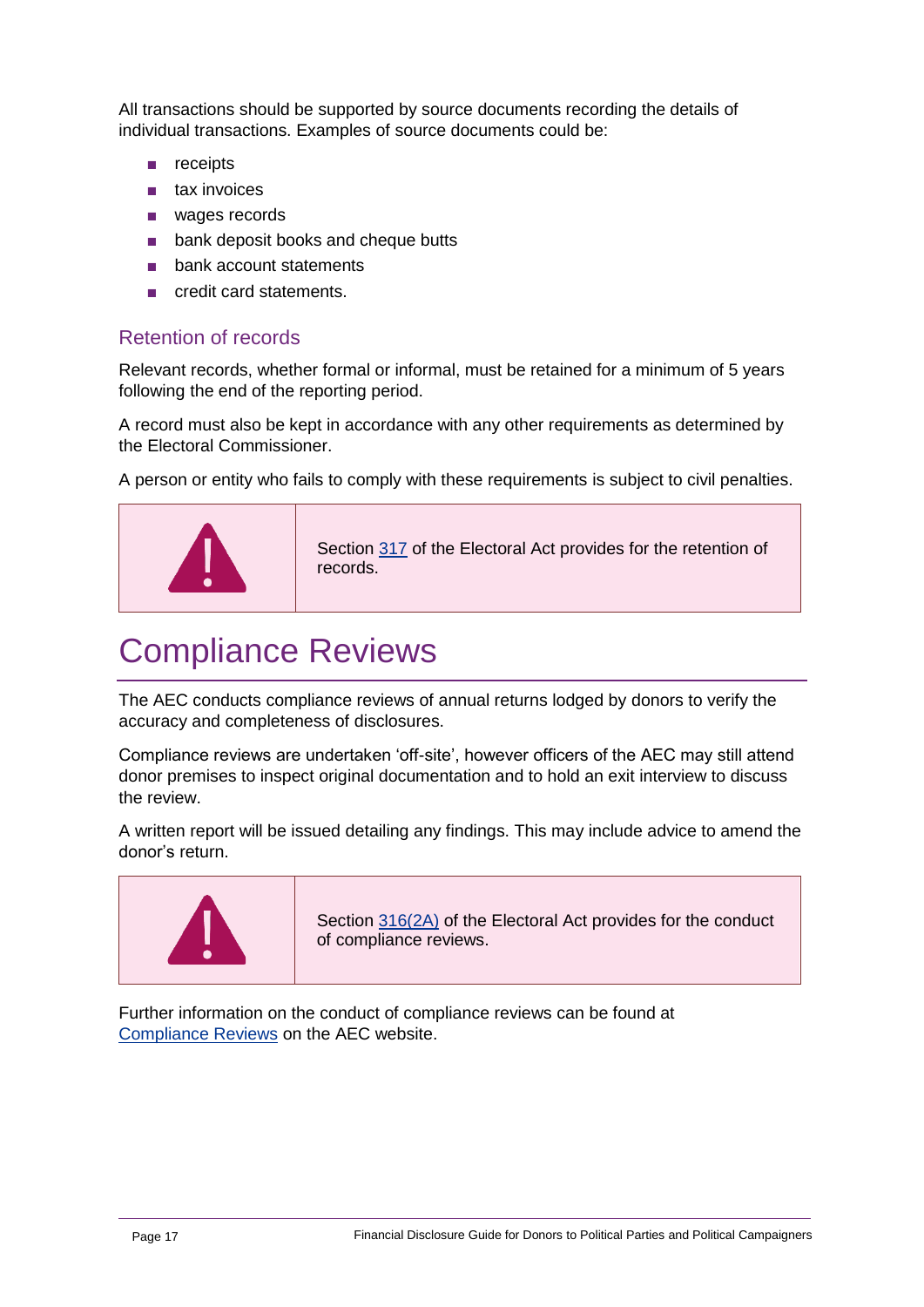# <span id="page-17-0"></span>Appendix 1 – Glossary of terms

| <b>AEC</b>                       | <b>Australian Electoral Commission</b>                                                                                                                                                                                                                                                                                                                                                                                                                                                                                                                                                                                                                                                                                                                 |  |  |  |  |
|----------------------------------|--------------------------------------------------------------------------------------------------------------------------------------------------------------------------------------------------------------------------------------------------------------------------------------------------------------------------------------------------------------------------------------------------------------------------------------------------------------------------------------------------------------------------------------------------------------------------------------------------------------------------------------------------------------------------------------------------------------------------------------------------------|--|--|--|--|
| Anti-avoidance<br>scheme         | Donation splitting: a foreign donor avoiding a disclosure threshold by giving<br>multiple gifts below the disclosure threshold.                                                                                                                                                                                                                                                                                                                                                                                                                                                                                                                                                                                                                        |  |  |  |  |
|                                  | Conduit corporations: a foreign donor forming or participating in the formation of<br>a body corporate in Australia in order to channel gifts through an allowable<br>donor.                                                                                                                                                                                                                                                                                                                                                                                                                                                                                                                                                                           |  |  |  |  |
|                                  | Unspecified avoidance scheme: facilitates a foreign donor making a prohibited<br>gift, that is not donation splitting or a conduit corporation.                                                                                                                                                                                                                                                                                                                                                                                                                                                                                                                                                                                                        |  |  |  |  |
| <b>Associated</b><br>entity      | An entity which:<br>is controlled by one or more registered political parties; or<br>operates wholly, or to a significant extent, for the benefit of one or more<br>п<br>registered political parties; or<br>is a financial member of a registered political party; or<br>п<br>on whose behalf another person is a financial member of a registered<br>п<br>political party; or<br>has voting rights in a registered political party; or<br>п<br>on whose behalf another person has voting rights in a registered political<br>п<br>party.<br>It can include companies holding assets for a political party, investment or trust<br>funds, fundraising organisations, groups and clubs, and trade unions or<br>corporate members of political parties. |  |  |  |  |
| Campaign<br>committees           | A campaign committee, in relation to a candidate or group, means a body of<br>persons appointed or engaged to form a committee to assist the campaign of the<br>candidate or group in an election.                                                                                                                                                                                                                                                                                                                                                                                                                                                                                                                                                     |  |  |  |  |
| <b>Debt</b>                      | Debt is any sum for which a legal obligation to pay exists as at the end of the<br>financial year. It includes loans, mortgages, leases, unpaid invoices and goods<br>and services received but not yet paid for.                                                                                                                                                                                                                                                                                                                                                                                                                                                                                                                                      |  |  |  |  |
| <b>Disclosure</b><br>threshold   | Detailed disclosure must be made of receipts totalling more than \$14,300 and<br>debts totalling more than \$14,300 at 30 June 2021. This threshold is indexed<br>annually.                                                                                                                                                                                                                                                                                                                                                                                                                                                                                                                                                                            |  |  |  |  |
| <b>Discretionary</b><br>benefits | Grants, contracts, payments and other benefits requiring the exercise of<br>discretion by the Commonwealth, State or Territory.                                                                                                                                                                                                                                                                                                                                                                                                                                                                                                                                                                                                                        |  |  |  |  |
|                                  | Discretionary benefits do not include statutory entitlements such as election<br>funding.                                                                                                                                                                                                                                                                                                                                                                                                                                                                                                                                                                                                                                                              |  |  |  |  |
| <b>Donor</b>                     | A person, organisation or other body other than a political party, an associated<br>entity or a candidate in a federal election who is under an obligation to furnish a<br>disclosure return because they made a donation.                                                                                                                                                                                                                                                                                                                                                                                                                                                                                                                             |  |  |  |  |
| <b>Electoral Act</b>             | Commonwealth Electoral Act 1918                                                                                                                                                                                                                                                                                                                                                                                                                                                                                                                                                                                                                                                                                                                        |  |  |  |  |
|                                  |                                                                                                                                                                                                                                                                                                                                                                                                                                                                                                                                                                                                                                                                                                                                                        |  |  |  |  |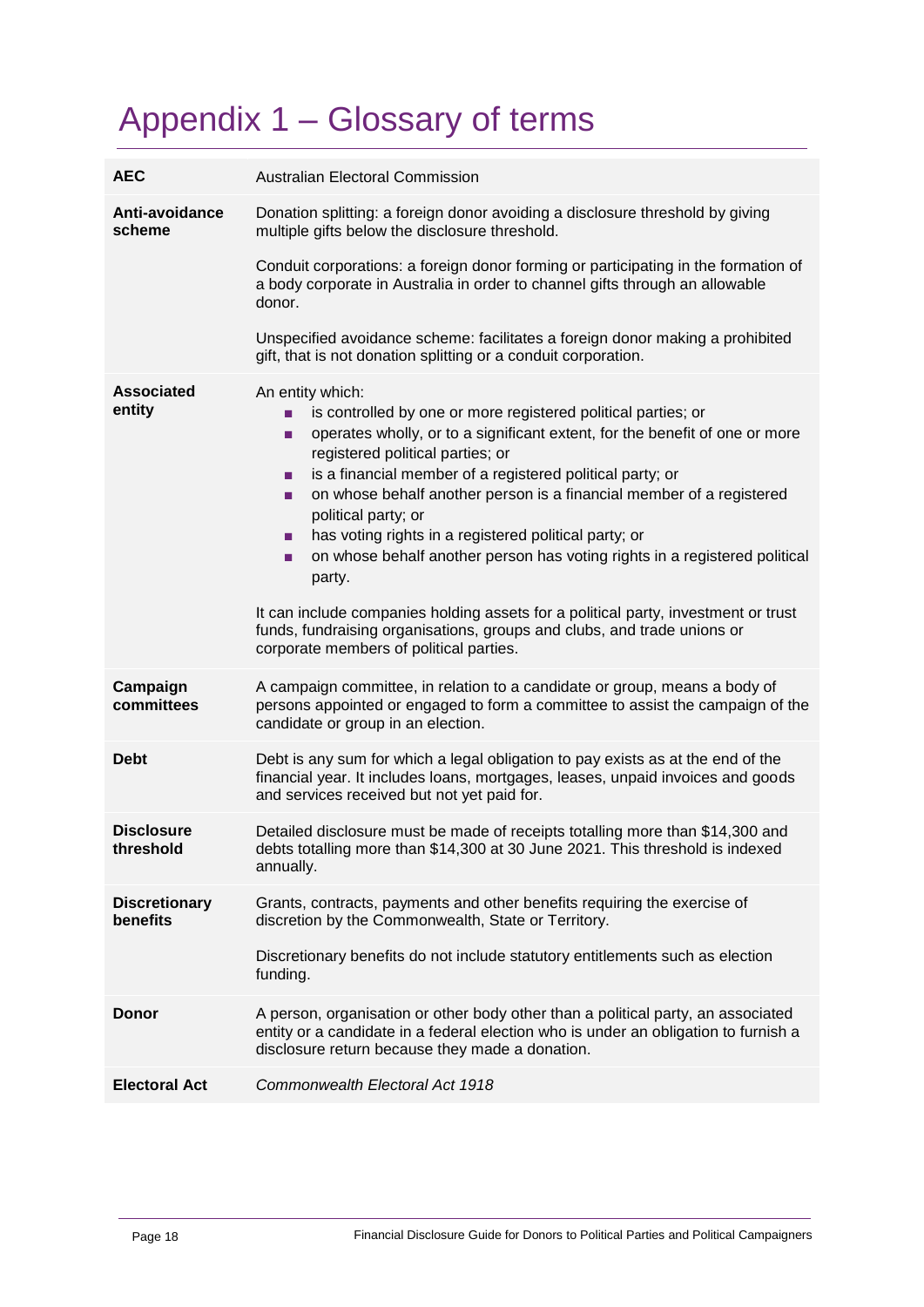| <b>Electoral</b><br>expenditure | Expenditure incurred for the dominant purpose of creating or communicating<br>electoral matter.                                                                                                                                                                                                                                                                                                                                                                                                                                                                                      |  |  |  |  |  |
|---------------------------------|--------------------------------------------------------------------------------------------------------------------------------------------------------------------------------------------------------------------------------------------------------------------------------------------------------------------------------------------------------------------------------------------------------------------------------------------------------------------------------------------------------------------------------------------------------------------------------------|--|--|--|--|--|
|                                 | The <b>Factsheet on Electoral Matter and electoral expenditure</b> on the AEC website<br>contains further information.                                                                                                                                                                                                                                                                                                                                                                                                                                                               |  |  |  |  |  |
| <b>Electoral matter</b>         | Matter communicated or intended to be communicated for the dominant purpose<br>of influencing the way electors vote in a federal election.                                                                                                                                                                                                                                                                                                                                                                                                                                           |  |  |  |  |  |
| Foreign<br>donation             | A donation or gift to a political entity, political campaigner or third party from a<br>foreign donor.                                                                                                                                                                                                                                                                                                                                                                                                                                                                               |  |  |  |  |  |
|                                 | The <b>Factsheet on Foreign Donations</b> available on the AEC website contains<br>further information.                                                                                                                                                                                                                                                                                                                                                                                                                                                                              |  |  |  |  |  |
| Foreign donor                   | A person who does not have a connection with Australia, such as a person who<br>is not an Australian Citizen or an entity that does not have significant business<br>presence in Australia.                                                                                                                                                                                                                                                                                                                                                                                          |  |  |  |  |  |
| <b>Gift/Donation</b>            | Any disposition of property made by a person to another person without<br>consideration or with inadequate consideration.                                                                                                                                                                                                                                                                                                                                                                                                                                                            |  |  |  |  |  |
| Gifts-in-kind                   | Non-cash donations. For example, receipt of an asset or service, discounts other<br>than in the normal course of business and non-commercial or excessive<br>payment for goods or services (including membership). Gifts-in-kind must be<br>disclosed for an amount that reflects the fair value, that is, normally the<br>commercial or sale value of the item or service.<br>Examples of gifts-in-kind:<br>the donation of legal advice by a solicitor<br>the donation of the use of premises to conduct campaign activities.<br>п                                                 |  |  |  |  |  |
| <b>Indexation</b>               | The disclosure threshold is indexed to the All Groups Consumer Price Index. A<br>listing of past disclosure thresholds is available on the AEC website.                                                                                                                                                                                                                                                                                                                                                                                                                              |  |  |  |  |  |
| <b>Penalty Unit</b>             | In accordance with subsection $4AA(1A)$ of the Crimes Act 1914 a penalty unit is<br>indexed annually.                                                                                                                                                                                                                                                                                                                                                                                                                                                                                |  |  |  |  |  |
| <b>Period of</b><br>disclosure  | Annual returns cover a financial year, that is, the period from 1 July to 30 June.                                                                                                                                                                                                                                                                                                                                                                                                                                                                                                   |  |  |  |  |  |
| <b>Political</b><br>campaigner  | A person or entity that is registered with the AEC as a political campaigner.<br>A person or entity is required to register as a political campaigner when their<br>electoral expenditure during the current, or in any of the previous three financial<br>years, was \$500,000 or more, or electoral expenditure during that year was<br>\$100,000 or more, and during the previous financial year the electoral<br>expenditure was at least two-thirds of their revenue for that year.<br>A political campaigner that has branches is treated as a single political<br>campaigner. |  |  |  |  |  |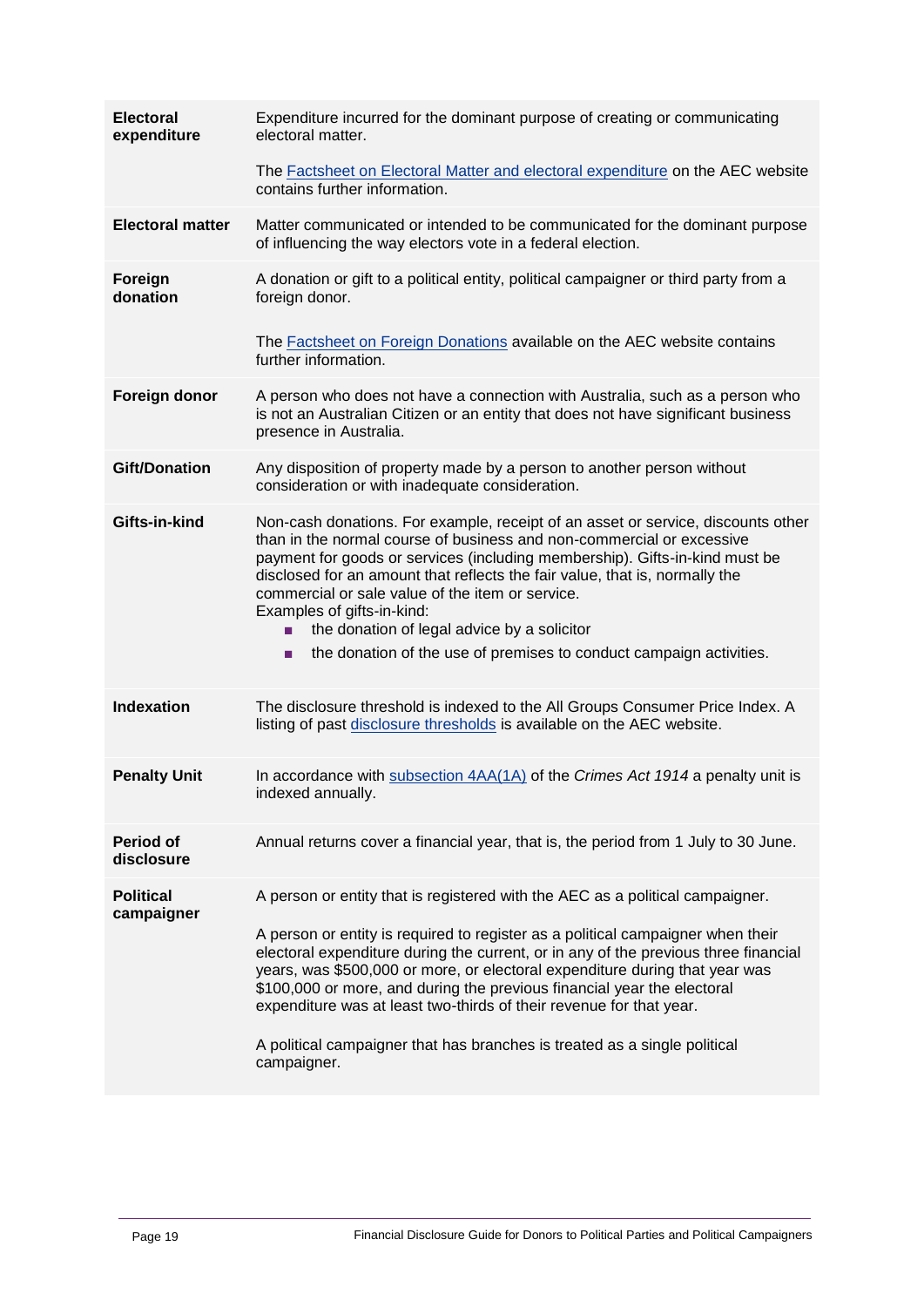| <b>Political entity</b>              | A registered political party, a State branch of a registered political party, a<br>candidate in an election or by-election, or member of a Senate group.                                                                                                                                                                                                                                                                                                                                                                                |  |  |  |  |
|--------------------------------------|-----------------------------------------------------------------------------------------------------------------------------------------------------------------------------------------------------------------------------------------------------------------------------------------------------------------------------------------------------------------------------------------------------------------------------------------------------------------------------------------------------------------------------------------|--|--|--|--|
| <b>Public</b><br>inspection          | Disclosure returns are available for inspection by the public at<br>https://transparency.aec.gov.au/. Annual returns are made available from the<br>first working day in February each year.                                                                                                                                                                                                                                                                                                                                            |  |  |  |  |
| <b>Registered</b><br>political party | For the purpose of this guide, this term refers to a political party registered with<br>the AEC, or any state or territory branch of a federally registered political party.<br>Registration with a state or territory electoral authority does not confer federal<br>registration.                                                                                                                                                                                                                                                     |  |  |  |  |
| <b>Related body</b><br>corporate     | Section 50 of the Corporations Act 2001 provides that where a body corporate<br>is:<br>a holding company of another body corporate<br>п<br>a subsidiary of another body corporate or<br>п<br>a subsidiary of a holding company of another body corporate<br>п<br>the first-mentioned body and the other body are 'related' to each other.<br>п<br>Transactions of related body corporates should be consolidated when<br>determining whether the disclosure threshold has been reached.                                                 |  |  |  |  |
| <b>State branch</b>                  | A branch or division of a federally registered political party organised on the<br>basis of a state or territory. State branches are treated as separate political<br>parties for funding and disclosure purposes.                                                                                                                                                                                                                                                                                                                      |  |  |  |  |
| <b>Third party</b>                   | A person or organisation who incurs electoral expenditure above the disclosure<br>threshold. Other than political entities, members of the House of Representatives<br>or the Senate, and is not required to register and is not registered as a political<br>campaigner.                                                                                                                                                                                                                                                               |  |  |  |  |
| <b>Volunteer labour</b>              | A service provided free of charge to a party by an office holder of the party or a<br>party member, or any other person where that service is not one for which that<br>person normally receives payment. Volunteer labour provided to a registered<br>political party does not need to be disclosed as a gift by that person or the<br>registered political party.<br>Examples of volunteer labour could include:<br>the donation of legal advice by a solicitor who is a party member<br>a person handing out how-to-vote cards.<br>п |  |  |  |  |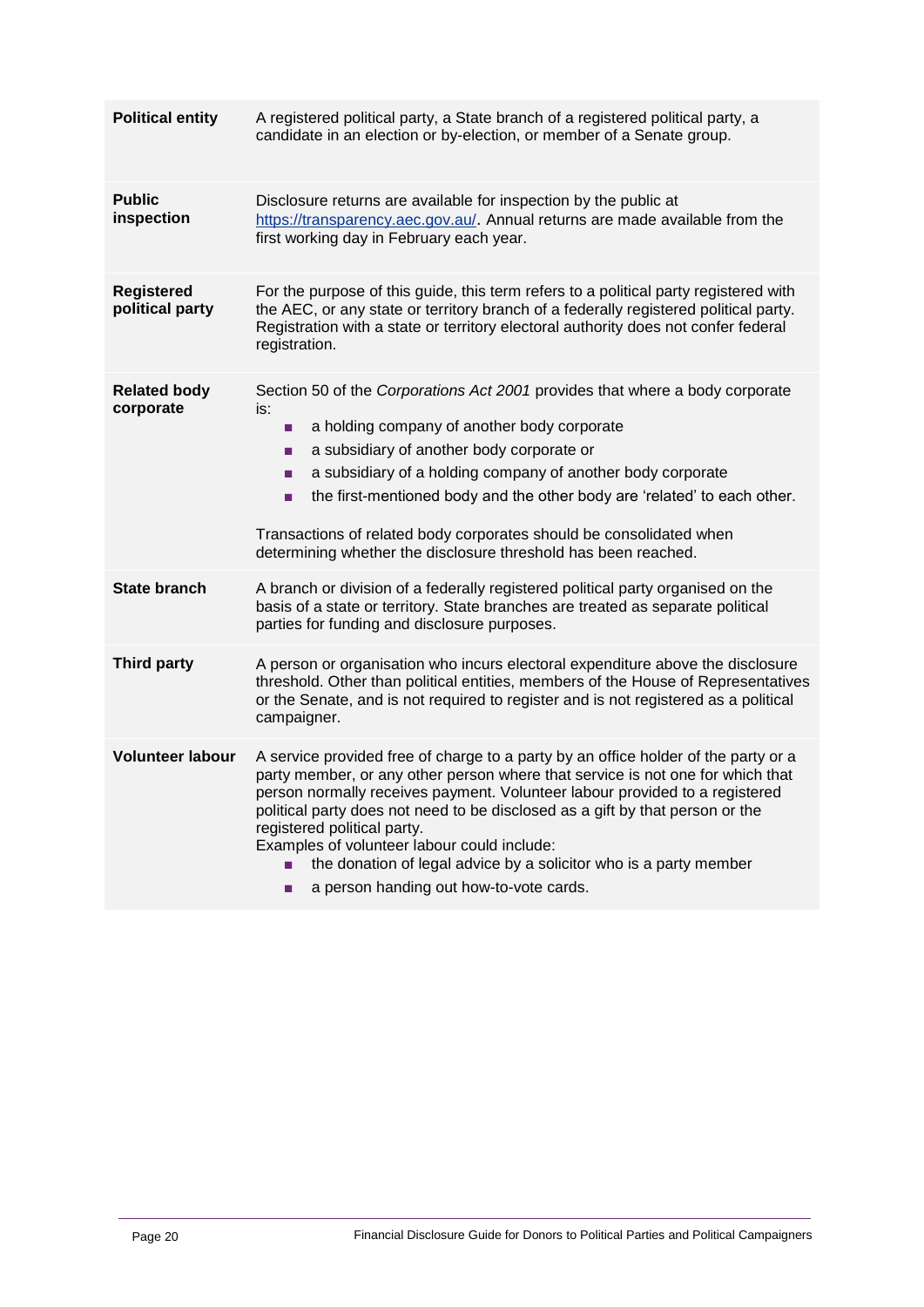# <span id="page-20-0"></span>Appendix 2 - Penalties relating to the Commonwealth funding and disclosure regulations

In addition to the penalties below penalties section 137.1 of the Criminal Code Act 1995 also applies for providing false or misleading information. To contravene this section a person knowing gives information to the Commonwealth that is false or misleading or omits any matter which would make the information misleading. The penalty is a criminal penalty of imprisonment for 12 months.

#### Foreign donation restrictions

| <b>Offence</b>                                                                                      | <b>Section of the</b><br><b>Electoral Act</b> | <b>Applies to</b> | <b>Maximum civil penalty</b>                                                                                                                                                                                                                                                | <b>Maximum</b><br>criminal penalty |
|-----------------------------------------------------------------------------------------------------|-----------------------------------------------|-------------------|-----------------------------------------------------------------------------------------------------------------------------------------------------------------------------------------------------------------------------------------------------------------------------|------------------------------------|
| Knowingly providing a<br>false affirmation or<br>information that a donor<br>is not a foreign donor | 302G(1)                                       | Donor             | Whichever is higher of:<br>200 penalty units, or<br>three times the amount of the<br>value of the gift (if there is<br>sufficient evidence for the court to<br>determine the amount, or an<br>estimate of the amount, of the<br>value of the gift) $(s302G(4))$             | 100 penalty units<br>(s302G(2))    |
| Establishing a scheme to<br>avoid sections 302D,<br>302E or 302F                                    | 302H                                          | Donor             | Whichever is higher:<br>$\blacksquare$ 200 penalty units, or<br>three times the amount of the<br>value of the gift (if there is<br>sufficient evidence for the court to<br>determine the amount, or an<br>estimate of the amount, of the<br>value of the gift) $(s302H(5))$ | 200 penalty units<br>(s302H(3))    |

#### Disclosure of donations

| Offence.                                                                                                                  | Section of the<br><b>Electoral Act</b> | <b>Applies to</b>                                                          | <b>Maximum civil penalty</b>                                                                                                                                                                                                                                                                                   | <b>Maximum</b><br>criminal penalty |
|---------------------------------------------------------------------------------------------------------------------------|----------------------------------------|----------------------------------------------------------------------------|----------------------------------------------------------------------------------------------------------------------------------------------------------------------------------------------------------------------------------------------------------------------------------------------------------------|------------------------------------|
| Failure to provide a<br>return disclosing gifts<br>totalling more than the<br>disclosure threshold in a<br>financial year | 305B                                   | Donor who<br>is not a<br>political<br>entity or an<br>associated<br>entity | Whichever is higher of:<br>■ 60 penalty units, or<br>$\blacksquare$ three times the amount of the<br>value of the gifts not disclosed (if<br>there is sufficient evidence for the<br>court to determine the amount, or<br>an estimate of the amount, of the<br>value of the gifts not disclosed)<br>(s305B(1)) | Not applicable                     |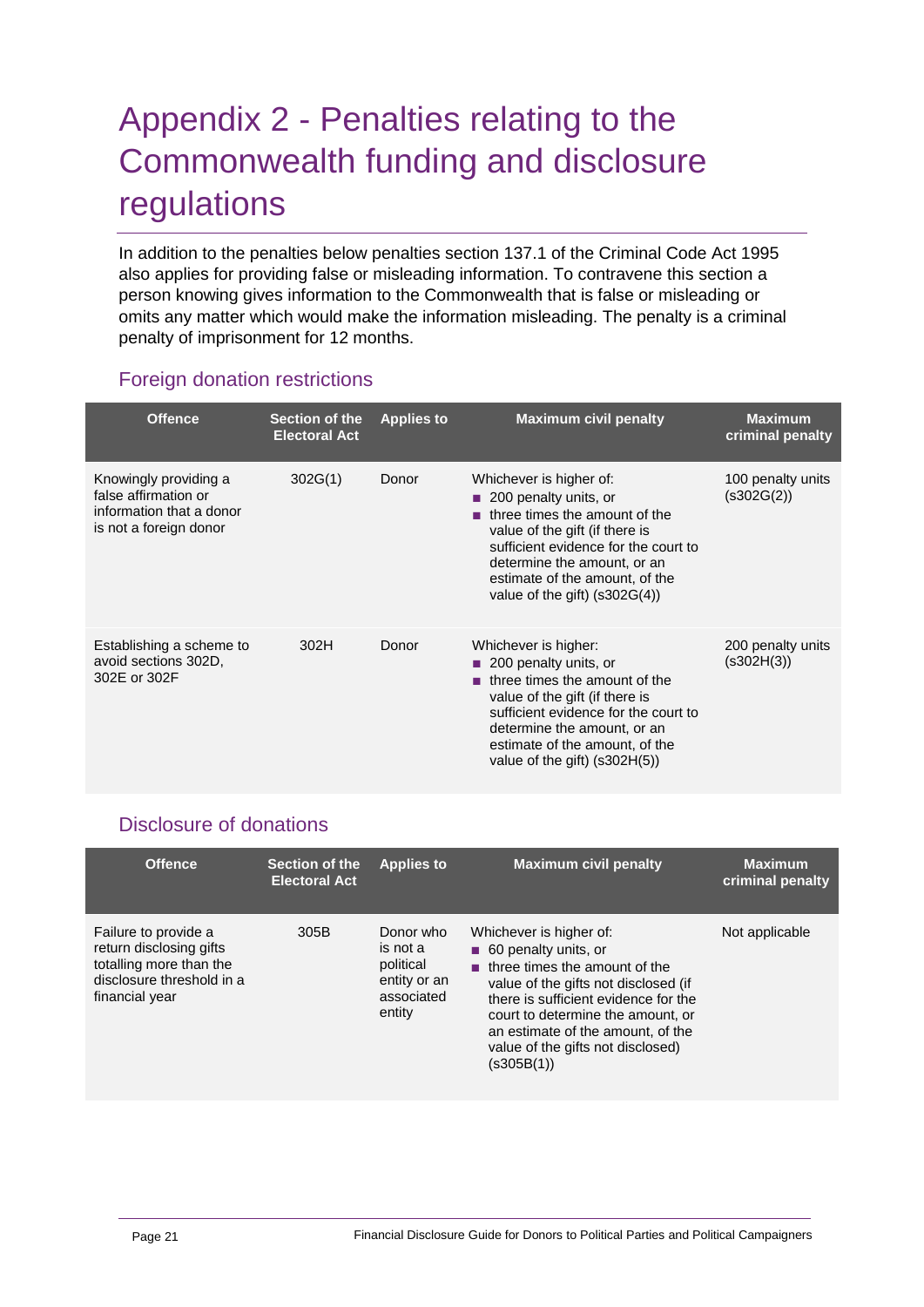### AEC investigations

| <b>Offence</b>                                                                                       | Section of the<br><b>Electoral Act</b> | <b>Applies to</b> | <b>Maximum civil</b><br>penalty | <b>Maximum criminal penalty</b>                                                                                                                                                                                                                 |
|------------------------------------------------------------------------------------------------------|----------------------------------------|-------------------|---------------------------------|-------------------------------------------------------------------------------------------------------------------------------------------------------------------------------------------------------------------------------------------------|
| Refusal or failure to<br>comply with a notice<br>relating to a compliance<br>review or investigation | $316(5)-(5A)$                          | Donor             | Not applicable                  | For a refusal to comply with a notice<br>under $s316(2A)$ , (3) or (3A):<br>$\blacksquare$ 10 penalty units (s316(5))<br>For a failure to comply with a notice<br>under $s316(2A)$ , (3) or (3A):<br>$\blacksquare$ 10 penalty units (s316(5A)) |
| Providing false or<br>misleading information<br>during a compliance<br>review or investigation       | 316(6)                                 | Donor             | Not applicable                  | Imprisonment for 6 months, or 10 penalty<br>units, or both<br>(S316(6))                                                                                                                                                                         |

### Keeping records

| <b>Offence</b>          | Section of the Applies to<br><b>Electoral Act</b> |       | Maximum civil<br>penalty       | <b>Maximum criminal penalty</b> |
|-------------------------|---------------------------------------------------|-------|--------------------------------|---------------------------------|
| Failure to keep records | $317(2)-(4)$                                      | Donor | 200 penalty units<br>(s317(1)) | Not applicable                  |